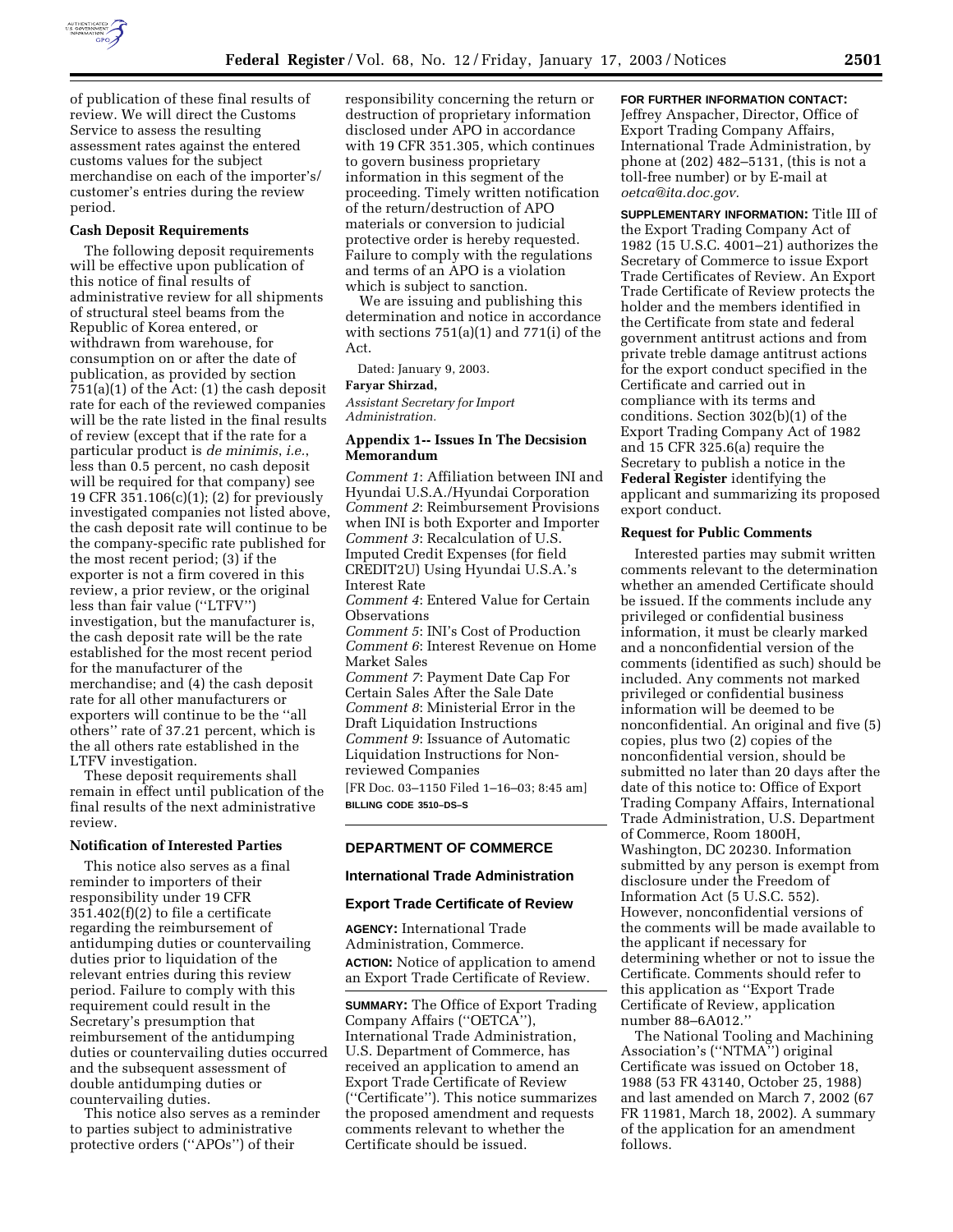*Summary of the Application: Applicant:* National Tooling and Machining Association, 9300 Livingston Road, Ft. Washington, Maryland 20744.

*Contact:* Thomas H. Garcia, Manager, Marketing Programs, Telephone: (301) 248–6200.

*Application No.:* 88–6A012. *Date Deemed Submitted:* January 6, 2003.

*Proposed Amendment:* NTMA seeks to amend its Certificate so that the attached list will constitute the ''Members'' of the Certificate within the meaning of section 325.2(1) of the Regulations (15 CFR 325.2(1)).

Dated: January 9, 2003.

#### **Jeffrey Anspacher,**

*Director, Office of Export Trading Company Affairs.*

#### **Attachment**

- b & b Tool Company, Inc., Rockford, IL
- bmc Industries, Bakersfield, CA
- A & A Industries, Inc., Peabody, MA
- A & A Machine Company, Inc.,
- Southampton, PA
- A & A Machine Shop, Inc., La Marque, TX
- A & B Aerospace, Inc., Azusa, CA
- A & B Machine Shop, Rockford, IL
- A & B Tool & Manufacturing Corp., Toledo, OH
- A & D Precision, Fremont, CA
- A & E Custom Manufacturing Technologies, Inc., Kansas City, KS
- A & E Machine Shop, Inc., Lone Star, TX
- A & G Machine, Inc., Auburn, WA
- A & S Tool & Die Company, Inc., Kernersville, NC
- A A Precisioneering, Inc., Meadville, PA
- A B A Division, A B A—P G T, Inc., Manchester, CT
- A B C O Tool & Engineering, Phoenix, AZ
- A B Heller, Inc., Milford, MI
- A B R Enterprises Inc., Temple City, CA
- A C Machine, Inc., Akron, OH
- A E Cole Die & Engraving, Columbus, OH
- A E Machine Works, Inc., Houston, TX
- A F C Tool Company, Inc., Subsidiary of F C Industries, Dayton, OH
- A I M Tool & Die, Grand Haven, MI
- A J L Manufacturing Company, Inc., Rochester, NY
- A M C Precision, Inc., N. Tonawanda, NY
- A M Machine Company, Inc., Baltimore, MD
- A S C Corporation, Owings Mills, MD
- A. C. Cut-Off, Inc., Azusa, CA
- A-G Tool & Die, Div. of Seilkop Industries, Inc., Miamitown, OH
- A-Line Tool & Die, Inc., Louisville, KY
- A-RanD, Inc., Phoenix, AZ
- Abbott Machine & Tool, Inc., Toledo, OH
- Abbott Tool, Inc., Toledo, OH
- Ability Tool Company, Rockford, IL
- Able Wire EDM, Inc., Brea, CA
- Abrams Airborne Manufacturing, Inc., Tucson, AZ
- Absolute Grinding Co., Inc., Mentor, OH
- Absolute Turning & Machine, Tucson, AZ
- Acadiana Hydraulic Works, Inc., New Iberia, LA
- Accu Die & Mold Inc., Stevensville, MI Accu-Met Laser, Inc., Cranston, RI
- Accu-Roll, Inc., Rochester, NY
- Accudynamics, Inc., Middleboro, MA Accura Industries, Inc., Rochester, NY Accurate Grinding & Mfg. Corp. & Accurate Fishing Products, Corona, CA
- Accurate Machine Co. Inc., Indianapolis, IN Accurate Manufacturing Company, Glendale, CA
- Accurate Products Co., Tucson, AZ
- Accurite Machine & Mfg. Inc., Louisville, KY
- Accutronics, Inc., Littleton, CO
- Ace Manufacturing Company, Cincinnati, OH Ace Specialty Company, Inc., Tonawanda,
- NY
- Ackley Machine Corporation, Moorestown, NJ
- Acme Metal Works, Gilbert, AZ
- Acraloc Corporation, Oak Ridge, TN
- Acro Industries, Inc., Rochester, NY
- Acro Tool & Die Company, Inc., Akron, OH
- Actco Tool & Mfg. Co., Meadville, PA
- Action Die & Tool Inc., Wyoming, MI
- Action Machine L.L.C., Glendale, AZ
- Action Mold & Machining, Inc., Grand
- Rapids, MI
- Action Precision Grinding Inc., North Tonawanda, NY
- Action SuperAbrasive Products, Brimfield, OH
- Action Tool and Manufacturing, Inc., Rockford, IL
- Acucut, Inc., Southington, CT
- Acutec Precision Machining Inc., Saegertown, PA
- Adams Engineering, Division of Manufacturing Technology, Inc., South Bend, IN
- Adaptive Technologies Inc., Springboro, OH
- Addison Precision Mfg. Corp., Rochester, NY
- Adena Tool Corporation, Dayton, OH
- Admill Machine Company, Newington, CT
- Adron Tool Corporation, Menomonee Falls, WI
- Advance Manufacturing Corp., Cleveland, OH
- Advanced Composite Products &
- Technology, Inc. (ACPT Inc.), Huntington Beach, CA
- Advanced Machine Inc., Rochester, NY

Advanced Machine Programming, Morgan Hill, CA

- Advanced Machining Corporation, Salisbury, NC
- Advanced Measurement Labs, Inc., Sun Valley, CA
- Advanced Mold & Tooling Inc., Rochester, NY
- Advanced Precision Engineering, Ipswich, MA
- Advanced Tooling Specialists Inc., Menasha, WI
- Advanced Tooling Systems, Inc., Comstock Park, MI
- Advantage Mold & Design, Meadville, PA

Aero Comm Machining, Wichita, KS Aero Engineering & Mfg. Company, Valencia, CA

Aero Gear, Inc., Windsor, CT

Aerostar Aerospace Inc., Phoenix, AZ Aetna Machine Company, Cochranton, PA Aggressive Tool & Die, Inc., Buckner, KY Aggressive Tool & Die, Inc., Coopersville, MI Ahaus Tool & Engineering, Inc., Richmond, IN

- Aimco Precision, Inc., Phoenix, AZ Ajax Tool, Inc., Fort Wayne, IN
- Akro Tool Co., Inc., Cincinnati, OH

Akron Steel Fabricators Company, Akron, OH

Akron Tool & Die Company, Inc., Akron, OH Albert Seisler Machine Corp., Mohnton, PA Albertson & Hein, Inc., Wichita, KS Albion Machine & Tool Company, Albion, MI Alco Manufacturing, Inc., Santa Ana, CA Alfred Manufacturing Company, Denver, CO

Alger Machine Company, Inc., Rochester, NY

All Five Tool Company, Inc., Bristol, CT

All Tools Company, Oklahoma City, OK All Tools Texas, Inc., Houston, TX All Weld Machine, Milpitas, CA

All-Tech Machine & Eng., Inc., Fremont, CA All-Tech Machining, Inc., Wilmer, AL Allen Aircraft Products, Inc., Ravenna, OH Allen Precision Industries, Inc., Asheboro,

Allen Precision Machining Co., Angleton, TX Allen Randall Enterprises, Inc., Akron, OH Alliance Machine Tool Co., Inc., Louisville,

Allied Screw Products, Inc., Mishawaka, IN Allied Tool & Die Company, LLC, Phoenix,

Allied Tool & Die, Inc., Cleveland, OH Allied Tool & Machine Company,

Allied Tool & Machine, Inc., Saginaw, MI Allied Tools Of Texas, Houston, TX Alloy Metal Products, Livermore, CA Allstate Tool & Die, Inc., Rochester, NY Alpha Mold West Inc., Broomfield, CO Alpha Mold, LLC, Huber Heights, OH Alpha Precision Machining Inc., Kent, WA Alpha Tooling, Inc., Santa Fe Springs, CA Alro Specialty Metals, St. Louis, MO Alt's Tool & Machine, Inc., Santee, CA Alton Products, Inc., Maumee, OH Alves Precision Engineered Products Inc.,

All Tool Company, Union, NJ

Allied Mechanical, Ontario, CA

NC

KY

AZ

Kernersville, NC

Watertown, CT

Maple Grove, MN

Phoenix, AZ

Fernando, CA

Hollywood, CA

 $CT$ 

IN

IN

Anmark Machine, Tempe, AZ Anoplate Corporation, Syracuse, NY Apex Machine Company, Ft. Lauderdale, FL Apex Machine Tool Company, Farmington,

Apex Precision Technologies, Inc., Camby,

Apollo E.D.M. Company, Fraser, MI Apollo Precision, Inc., Plymouth, MN Apollo Products Inc., Willoughby, OH Applegate EDM, Inc., Dallas, TX

Apex Tool & Manufacturing, Inc., Evansville,

Amatrol, Inc., Jeffersonville, IN Ambel Precision Mfg. Corp., Bethel, CT American Machine & Gundrilling Co., Inc.,

American Mfg. & Machining, Inc., Racine, WI American Precision Machining, Inc.,

American Precision Technologies, Inc., San

American Tool & Die, Inc., Toledo, OH American Wire EDM, Inc., Placentia, CA Amerimold, Inc., Mogadore, OH Amity Mold Company, Tipp City, OH Anchor Lamina Inc., Madison Heights, MI Anders Machine and Engraving, Div. of Ad-Tech Machine & Tool, Rochester, NY Andrew Tool Company, Inc., Plymouth, MN Anglo-American Mold, Inc., Louisville, KY Anmar Precision Components Inc., North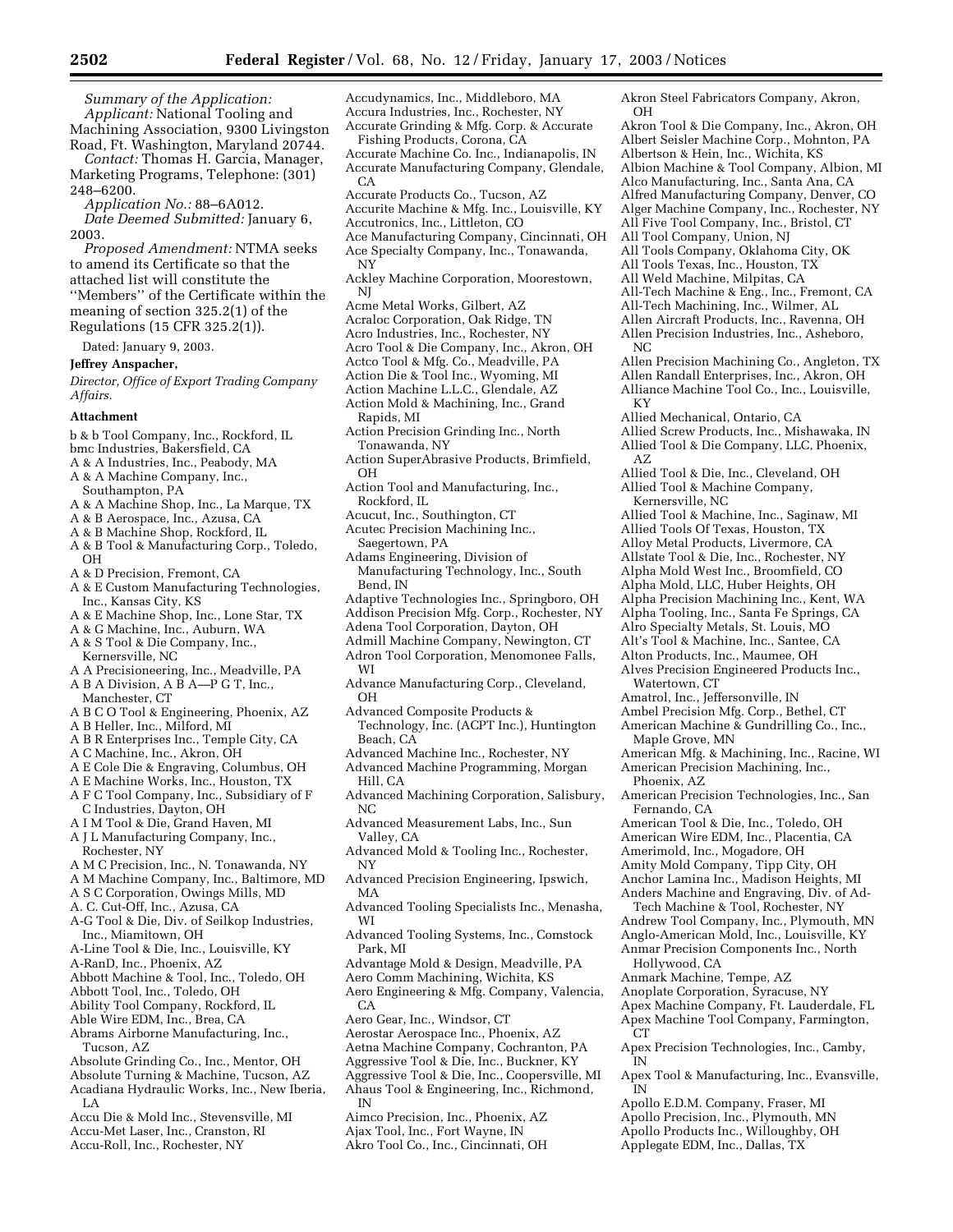Applied Engineering, Inc., Yankton, SD Arc Drilling Inc., Garfield Heights, OH Arco Industries, Inc., Dayton, OH Arco Metals Corporation, Baltimore, MD Ardekin Machine Company, Rockford, IL Area Tool & Manufacturing, Inc., Meadville, Argo Tool Corporation, Twinsburg, OH Arkansas Tool & Die, Inc., No. Little Rock, Arlington Machine & Tool Company, Fairfield, NJ Armin Tool & Manufacturing Co., Inc., South Armstrong Machine Works, Inc., Rogersville, Armstrong Mold, Machining Div., East Syracuse, NY Armstrong-Blum Mfg. Co., Mt. Prospect, IL Arnett Tool, Inc., New Paris, OH Arro Tool & Die, Inc., Lakewood, NY Arrow Diversified Tooling, Inc., Ellington, Arrow Grinding, Inc., Tonawanda, NY Arrow Sheet Metal Products Co., Denver, CO Artisan Machining, Inc., Bohemia, NY Ascension Industries, North Tonawanda, NY Ash Machine Corporation, Pataskala, OH Associated Electro-Mechanics, Inc., Springfield, MA Associated Technologies, Brea, CA Associated Toolmakers, Inc., Keokuk, IA Astley Precision Machine Co., Irwin, PA Astro Automation, Inc., Irwin, PA Astro Machine Works Inc., Ephrata, PA Atec Engineering, Phoenix, AZ Athens Industries, Southington, CT Atkins Tool Company, Riverton, NJ Atlantic Precision Products Inc., Sanford, ME Atlantic Tool & Die Company, Strongsville, Atlas Machine & Supply, Inc., Louisville, KY Atlas Tool, Inc., Roseville, MI August Machine, Inc., Phoenix, AZ Austin Machine Company Inc., O'Fallon, MO Autocam Corporation, Kentwood, MI Automated Cells & Equipment, Inc., Painted Automated EDM Incorporated, Ramsey, MN Automation Tool & Die, Inc., Brunswick, OH Automation Tool Company, Cookeville, TN Axian Technology, Phoenix, AZ Ay Machine Company, Ephrata, PA Ay-Mac Precision, Inc., Yorba Linda, CA ACMT, Inc. dba A C Tool & Machine, Co., Louisville, KY ALKAB Contract Manufacturing, Inc., New Kensington, PA B & B Machine & Grinding Service, Denver, B & B Manufacturing Company, Largo, FL B & B Precision Mfg., Inc., Avon, NY B & G Quality Machine & Tool, Company, Inc., Baltimore, MD B & H Fabricators, Inc., Wilmington, CA B & H Tool Co. Inc., San Marcos, CA B & H Tool Works, Inc., of Rockcastle Co., Richmond, KY B & L Tool and Machine Company, Plainville, CT B & M Machine Corporation of Racine, Racine, WI B C D Metal Products Inc., Malden, MA B. Radtke & Sons, Inc., Round Lake Park, IL B-W Grinding Service, Inc., Houston, TX NY Cincinnati, OH Barberie Mold, Gardena, CA PA Feasterville, PA Becker, Inc., Kenosha, WI Bel-Kur, Inc., Temperance, MI Concord, MI Melissa, TX Benning Inc., Blaine, MN City, MO Indianapolis, IN Louisville, KY KY Indianapolis, IN Springs, CA City, OH  $CA$ OH Boyle, Inc., Freeport, PA Meadville, PA VT

Bachman Machine Company, Inc., St. Louis, MO

PA

AR

TN

CT<sub>1</sub>

OH

Post, NY

CO

Elgin, IL

Bachmann Precision Machine, Products Corp., South El Monte, CA Badge Machine Products, Inc., Canandaigua, Bahrs Die & Stamping Company, Inc., Baker Hill Industries, Inc., Coral Springs, FL Banner Machine Inc., Phoenix, AZ Barnes Aerospace-Apex Mfg., Phoenix, AZ Baumann Engineering, Claremont, CA Bawden Industries, Inc., Romulus, MI Baxter Machine Products, Inc., Huntingdon, Beach Mold & Tool, Inc., New Albany, IN Beacon Tool Company, Inc., Whittier, CA Beaver Tool & Machine Company, Inc., Bechler Cams, Inc., Anaheim, CA Becksted Machine, Inc., Tucson, AZ Bedard Machine, Inc., Brea, CA Belgian Screw Machine Products, Inc., Bell Engineering, Inc., Saginaw, MI Beloit Precision Die Co. Inc., Beloit, WI Bennett Tool & Die Company, Nashville, TN Bennett Tool & Machine, Fremont, CA Bertram Tool & Machine Co., Inc., Farrell, PA Bestway Industries, Inc., Cleveland, OH Beta Machine Co. Inc., Cleveland, OH Bilar Tool & Die Corporation, Warren, MI Billet Industries, Inc., York, PA Blackwood Grinding Inc., Hurst, TX Blandford Machine & Tool Co., Inc., Blue Chip Mold, Inc., Rochester, NY Bluegrass Forging, Tool & Die, Shelbyville, Bob's Tool & Cutter Grinding, Inc., Bohler Uddeholm North America, Santa Fe Boice Industrial Corporation, Ruffsdale, PA Bolt Industries, LLC, Phoenix, AZ Bosma Machine & Tool, Corporation, Tipp Boston Centerless Inc., Woburn, MA Bourdelais Grinding Co., Inc., Chatsworth, Bowden Manufacturing Corp., Willoughby, Boyce Machine, Inc., Cuyahoga Falls, OH Bra-Vor Tool & Die Company, Inc., Bratt Machine Company Inc., No. Andover, MA Brij Systems, Wichita, KS Brinkman Tool & Die, Inc., Dayton, OH Brittain Machine, Inc., Wichita, KS Broadway Companies, Inc., Englewood, OH Brogdon Tool & Die, Inc., Blue Springs, MO Brookfield Machine, Inc., West Brookfield, MA Brooklyn Machine & Mfg. Co., Inc., Cuyahoga Heights, OH Brooklyn Scraping & Re-Machining, Inc., W. TX

- Bradford Machine Company Inc., Brattleboro,
- Bradhart Products, Inc., Brighton, MI
- Bramko Tool & Engineering, Inc., O'Fallon, MO

Lafayette, IN Brooks Machine Tool Corporation dba, Time Machine & Stamping, Phoenix, AZ Brown-Covey, Inc., Kansas City, MO Brownstown Quality Tool & Design, Brownstown, IN Budney Overhaul & Repair, LTD., Berlin, CT Buerk Tool LLC, Buffalo, NY Buiter Tool & Die, Inc., Grand Rapids, MI Bundy Manufacturing Inc., El Segundo, CA Burckhardt America, Inc., Greensboro, NC Burger & Brown Engineering, Inc., Olathe, KS Burgess Brothers, Inc., Canton, MA BMCO Industries Inc., Cranston, RI BPS Industries Inc., Baltimore, MD BSB Products Corporation, Buffalo, NY BT Laser, Inc., Santa Clara, CA C & C Machine Company, Akron, OH C & C Precision Machining Inc., Mesa, AZ C & G Machine & Tool Co., Inc., Granby, MA C & J Industries Inc., Meadville, PA C & R Manufacturing, Inc., Shawnee, KS C & S Machine & Manufacturing, Corporation, Louisville, KY C A R Engineering & Mfg., Victor, NY C B Kaupp & Sons, Inc., Maplewood, NJ C B S Manufacturing Company, Inc., Windsor, CT C D M Tool & Mfg. Co., Inc., Hartford, WI C J Winter Machine Technologies, Inc., Rochester, NY C M Gordon Industries Inc., Santa Fe Springs, CA C M Industries, Inc., d/b/a Custom Marine, Inc., Old Saybrook, CT C N C Precision Machining, Inc., Comstock Park, MI C T D Machines, Inc., Los Angeles, CA C V Tool Company, Inc., Southington, CT C. G. Tech, Inc., Phoenix, AZ C-Axis Inc., Hamel, MN C–P Mfg. Corp., Van Nuys, CA Caco Pacific Corporation, Covina, CA Cadco Program & Machine, St. Charles, MO Cal-Weld, Fremont, CA Calder Machine Co. (CMC), Florence, SC California Wire EDM, Santa Ana, CA Calmax Technology, Inc., Santa Clara, CA Cambridge Specialty Company, Inc., Kensington, CT Cambridge Tool & Die Corp., Cambridge, OH Cameron Machine Shop, Inc., Richardson,

Campbell Grinding & Machine, Inc., Lewisville, TX

- Campro Manufacturing, Inc., Phoenix, AZ
- Camtec, Inc., Traverse City, MI
- Canto Tool Corporation, Meadville, PA
- Capitol Technologies, Inc., South Bend, IN
- Capitol Tool & Die, L. P., Madison, TN
- Carboloy Inc., Warren, MI
- 
- Cardinal Machine Company, Inc.,
- Strongsville, OH
- Carius Tool Co., Inc., Cleveland, OH
- 
- Bellco Precision Manufacturing, Inc.,
- 
- Benda Tool & Model Works, Hercules, CA
- Bendon Gear Machine, Rockland, MA
- 
- 
- 
- Bent River Machine Inc., Clarkdale, AZ
- Berman Tool & Die, Waldorf, MD
- Bermar Associates, Inc., Troy, MI
- 

Bertrand Products, Inc., South Bend, IN Best Tool & Manufacturing Co., Inc., Kansas

- 
- 
- 
- 

Bishop Steering Technology, Inc.,

Black Creek Mold & Tool, Rainbow City, AL

- 
- 
- 
- 
- 
- 
- 
- 
- 
- 

- 
- 
-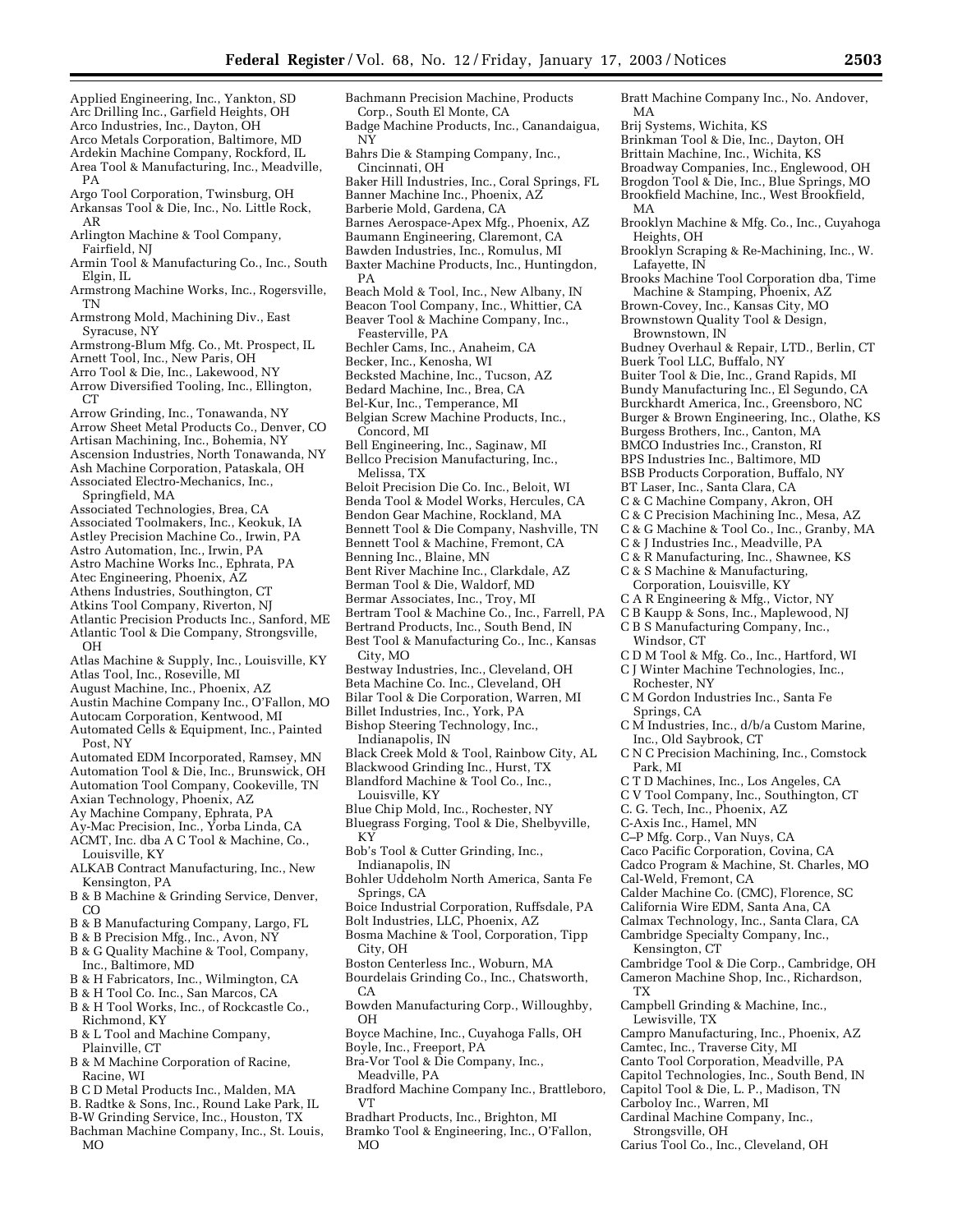Colonial Machine Company, Kent, OH

- Carlson Capital Manufacturing Co., Rockford, IL Carlson Tool & Manufacturing, Corp.,
- Cedarburg, WI Cass Screw Machine Products, Company,
- Brooklyn Center, MN
- Catalina Tool & Mold, Inc., Tucson, AZ
- Cates Machine Shop, Inc., Tyler, TX Cee-San Machine & Fabrication, Co., Inc.,
- Houston, TX
- Centaur Tool & Die, Inc., Bowling Green, OH Centennial Technologies, Inc., Saginaw, MI
- Center Line Industries, Inc., West Springfield, MA
- Center Line Machine Company, Lafayette, CO
- Center Line Tool, Freeport, PA
- Central Mass. Machine, Inc., Holyoke, MA
- Central States Machine Service, Elkhart, IN
- Central Tools, Inc., Cranston, RI
- Century Mold Company, Inc., Rochester, NY
- Century Tool & Engr., Inc., Indianapolis, IN
- Cer-Mac Inc., Horsham, PA CertainTeed, Auburn, WA
- 
- Certified Grinding & Machine, Inc., Rochester, NY
- Certified Industries, II, LLC, Phoenix, AZ
- Chadakoin Interactive, Thompsons Station, TN
- Chance Tool & Die Co., Inc., Cincinnati, OH
- Chandler Tool & Design Inc., Rockford, IL
- Chapman Engineering, Inc., Santa Ana, CA
- Charmilles Technologies Corporation,
- Lincolnshire, IL
- Chase Machine & Mfg. Co., Rochester, NY
- Chelar Tool & Die, Inc., Belleville, IL
- Cherokee Industries, Hampshire, IL
- Chicago Grinding & Machine Co., Melrose Park, IL
- Chicago Mold Engineering Co., Inc., St. Charles, IL
- Chickasha Manufacturing Company, Inc., Chickasha, OK
- Chippewa Tool & Manufacturing Co., Woodville, OH
- Chopper Guys Biker Products, Inc., Vallejo, CA
- Christopher Tool & Manufacturing, Solon, OH
- Cindex Industries Inc., Ludlow, MA
- Circle-K-Industries, K-Form Inc., Sterling, VA Clark Automation Manufacturing Company, Inc., Pleasanton, CA
- 
- Clark-Reliance Corporation, Strongsville, OH Clarke Engineering, Inc., Clarke Gear Co., North Hollywood, CA
- Class Machine & Welding, Inc., Akron, OH
- Classic Tool, Inc., Saegertown, PA
- Clay & Bailey Mfg. Co., Kansas City, MO
- Cleveland Electric Laboratories, Company, Inc., Twinsburg, OH
- Clifton Automatic Screw, Machine Products, Inc., Lake City, PA
- Cloud Company, San Luis Obispo, CA
- Coast Cutters Company, Inc., South El Monte,  $CA$
- Cobak Tool & Manufacturing Co., St. Louis, MO
- Coffey Associates, Washington, DC
- Coil Pro Machinery, Southington, CT
- Colbrit Manufacturing Co., Inc., Chatsworth,  $CA$
- Collins Instrument Company, Angleton, TX Collins Machine & Tool Co., Inc., Madison,
- 
- **TN** Colonial Machine & Tool Co., Inc., Coventry, RI
- Colorado Surface Grinding, Inc., Denver, CO Comet Tool, Inc., Hopkins, MN Command Tooling Systems, Ramsey, MN Commerce Grinding, Inc., Dallas, TX Commercial Grinding Services, Inc., Cleveland, OH Commonwealth Machine Co., Inc., Danville, VA Competition Tooling, Inc., High Point, NC Competitive Engineering Inc., Tucson, AZ Complete Tool & Die, Inc., St. James, MO Composidie, Inc., Apollo, PA Compu Die, Inc., Wyoming, MI Compumachine Incorporated, Wilmington, MA Computech Manufacturing Co., Inc., No. Kansas City, MO Computerized Machining Service, Inc., Englewood, CO Conco Systems, Inc., Verona, PA Condor Engineering, Inc., Colorado Springs, CO Coney Tool Inc., Independence, MO Connecticut Jig Grinding, Inc., New Britain, CT<sub>1</sub> Connolly Tool & Machine Co., Dallas, TX Conroy & Knowlton, Inc., Los Angeles, CA Consolidated Mold & Mfg. Inc., Kent, OH Conti Tool & Die Company, Akron, OH Continental Precision, Inc., Phoenix, AZ Continental Tool & Machine, Strongsville, OH Continental Tool & Manufacturing, Inc., Lenexa, KS Cook Machine and Engineering Corporation, Gardena, CA Coosa Machine Company, LLC, Rainbow City, AL Corbitt Mfg. Company, St. Charles, MO Cornerstone Design, LTD., Franksville, WI Cornerstone Screw Machine Products, Burbank, CA Corning Gilbert Inc., Glendale, AZ Corry Custom Machine, Corry, PA Cosar Mold, Inc., Brimfield, OH Costa Machine, Inc., Akron, OH Covert Manufacturing, Inc., Galion, OH Cox Mfg. Co. Inc., San Antonio, TX Cox Tool Company, Inc., Excelsior Spring, MO Craig Machinery & Design, Inc., Louisville, KY Creative Machining & Mfg., Inc., St. Petersburg, FL Creative Precision, West, Phoenix, AZ Creb Engineering, Inc., Pascoag, RI Crenshaw Die & Manufacturing, Corp., Irvine, CA Crest Manufacturing Company, Lincoln, RI Criterion Tool & Die, Inc., Brook Park, OH Critical Operations, Inc., Santa Ana, CA Cross Tool & Manufacturing, Inc., Flagstaff, OH OH Dekalb Tool & Die, Inc., Tucker, GA Delco Corporation, Akron, OH Dell Tool, Penfield, NY Delltronics, Inc., Englewood, CO Deltron Engineering, Burbank, CA Demaich Industries, Inc., Johnston, RI
	- Dependable Machine Company, Inc., Indianapolis, IN Desert Precision Mfg., Inc., Tucson, AZ Designs For Tomorrow, Inc., Maryland Heights, MO

MN

Crossland Machinery, Kansas City, MO CrossRidge Precision, Oak Ridge, TN Crown Mold & Machine, Streetsboro, OH Crucible Materials Corporation, Camillus, NY Crush Master Grinding Corp., Walnut, CA Custom Engineering, Inc., Evansville, IN Custom Gear & Machine, Inc., Rockford, IL Custom Machine, Inc., Woburn, MA Custom Machine, Inc., Cleveland, OH Custom Tool & Design, Inc., Erie, PA Custom Tool & Grinding Inc., Washington, PA

AZ

- Custom Tool & Model Corp., Frankfort, NY Cut-Right Tools Corporation, Willoughby,
- Czech Tool, Saegertown, PA
- CB Quality Machining & Engineering Inc.,
- Buffalo, MN
- CDL Manufacturing, Inc., Rochester, NY
- CHIPSCO, Inc., Meadville, PA
- CNC Corp., Colorado Springs, CO
- CNC Precision Manufacturing, Inc., Farmers Branch, TX
- CPC Tooling Technologies, Columbus, OH
- D & H Manufacturing Company, Fremont, CA
- D & N Precision, Inc., San Jose, CA
- D & S Manufacturing Corporation,
- Southwick, MA
- D M E Company, Madison Heights, MI
- D M Machine & Tool, Kennerdell, PA
- D M Machine Company, Inc., Willoughby,
- D P I, Inc., Huntingdon Vly, PA
	- D P Tool & Machine Inc., Avon, NY
- D S A Precision Machining, Inc., Livonia, NY
- D S Greene Company, Inc., Wakefield, MA
- D. F. O'Brien Precision Machining & Tooling, Santa Fe Springs, CA
- D-K Manufacturing Corporation, Fulton, NY
- D-Velco Manufacturing, Phoenix, AZ
- Daca Machine & Tool, Inc., Dutzow, MO
- Dadeks Machine Works Corporation,
	- Houston, TX
- Daily Industrial Tools, Costa Mesa, CA
- Dan McEachern Company, Alameda, CA
- Danco Precision, Inc., Phoenixville, PA
- Dane Systems, Inc., Stevensville, MI
- Danly IEM, Div. of Connell Ltd. Partnership, Cleveland, OH
- Data Machine, Inc., Adamsburg, PA
- Data Mold & Tool, Inc., Walbridge, OH
- Datum Industries, Kentwood, MI
- David Engineering & Mfg., Corona, CA
- Davis Machine & Manufacturing Company, Arlington, TX
- Davis Tool & Die Company Inc., Fenton, MO Dayton Progress Corporation, West
- Carrollton, OH
- Dayton Reliable Tool & Mfg. Co., Dayton, OH
- DaCo Precision Manufacturers, Sandy, UT
- Dearborn Precision Tubular, Products, Inc., Fryeburg, ME
- Deck Brothers, Inc., Buffalo, NY

Deutsch ECD, Hemet, CA

Di-Matrix, Phoenix, AZ

Deep Holdings, Inc., dba Deephole Machine, Houston, TX

Detroit Tool & Engineering Co., Lebanon, MO

DeKing Screw Products Inc., Chatsworth, CA

Die Cast Die and Mold, Inc., Perrysburg, OH Die Products Company, Minneapolis, MN

Dial Machine Company, Andalusia, PA Diamond Lake Tool, Inc., Anoka, MN Diamond Tool & Engineering, Inc., Bertha,

Diamond Tool, Inc., Euclid, OH

Deeter's Tool & Mfg., Inc., Erie, PA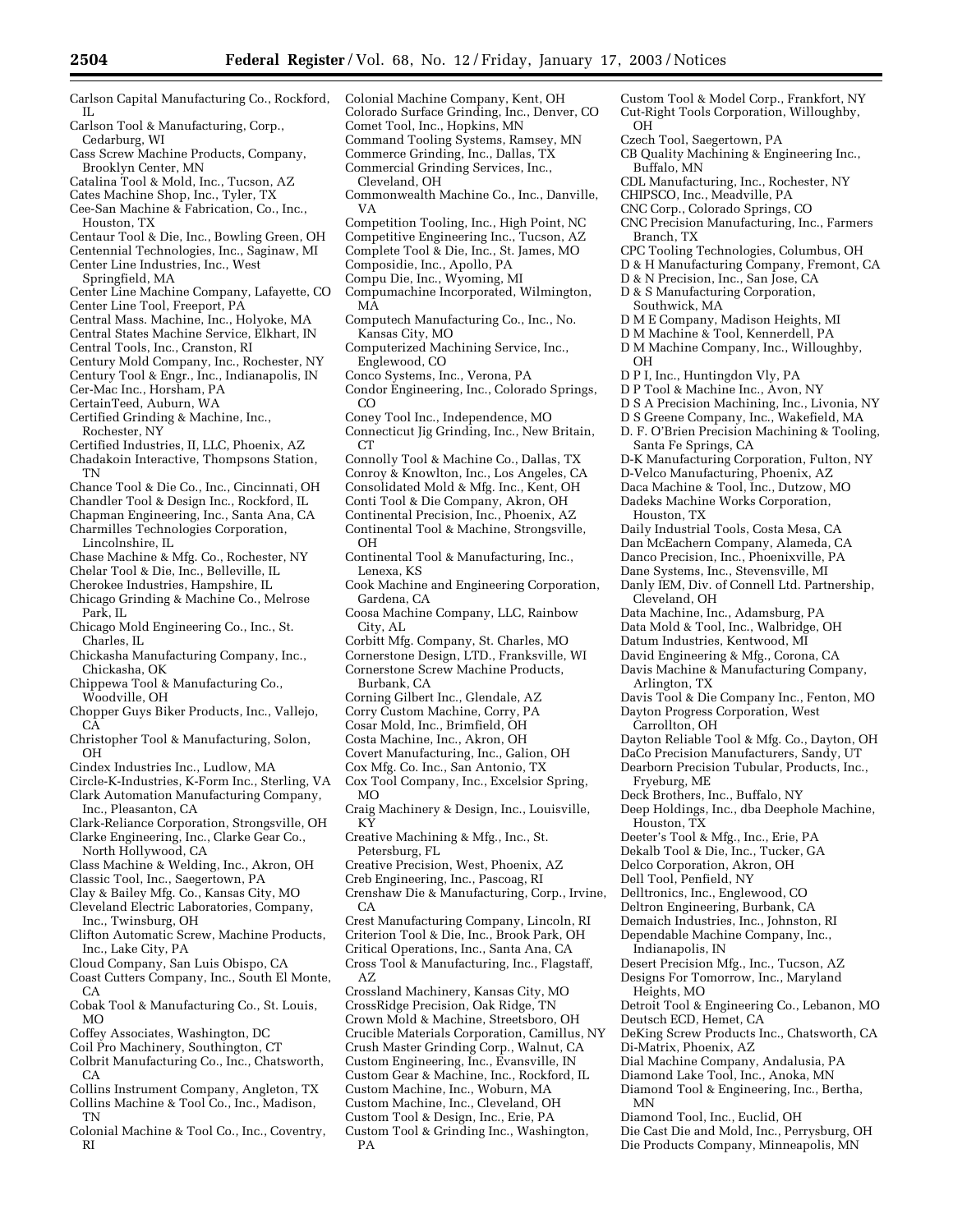Ehlert Tool Co., Inc., New Berlin, WI Ehrhardt Tool & Machine Company, Granite

Eicom Corporation, Moraine, OH

City, IL

F G A Inc., Baton Rouge, LA F H Peterson Machine Corporation,

F S G Inc, Mishawaka, IN

F-Squared, Inc., Tarentum, PA Fabricast, Inc., So. El Monte, CA Fabritek Company, Inc., Winchester, VA Fairbanks Machine & Tool, Raytown, MO Fairview Machine Company, Inc., Topsfield,

Fairway Molds, Inc., Walnut, CA

Falls Mold & Die, Inc., Stow, OH

Farrar Corporation, Norwich, KS

Faustson Tool Corp., Arvada, CO Fay & Quartermaine Machining Corp., El

Fay Tool & Die, Inc., Orlando, FL Feedall, Inc., Willoughby, OH

Falls City Machine Technology, Louisville,

Fame Tool & Manufacturing Co., Cincinnati,

FamPEC Technology LLC, Murfreesboro, TN Fargo Machine Company, Inc., Ashtabula,

Farzati Manufacturing Corp., Greensburg, PA

Feilhauer's Machine Shop Inc., Cincinnati,

Fenton Manufacturing, Inc., Ashtabula, OH Fenwick Machine & Tool, Piedmont, SC Feral Productions LLC., Newark, CA

Five Star Tool Company, Inc., Rochester, NY Fleck Machine Company, Inc., Hanover, MD Foresight Technologies, Tempe, AZ Forster Tool & Mfg. Inc., Bensenville, IL Fortner & Gifford, Inc., Prescott, AZ Fostermation Inc., Meadville, PA Fox Valley Tool & Die, Inc., Kaukauna, WI Franchino Mold & Engineering, Lansing, MI Frasal Tool Co., Inc., Newington, CT Frazier Aviation, Inc., San Fernando, CA Fre-Mar Industries, Inc., Brunswick, OH Fredon Corporation, Mentor, OH Free-MaDie Company, Kittanning, PA Freeport Welding & Fabricating, Inc.,

Fries Machine & Tool, Inc., Dayton, OH Frost & Company, Charlestown, RI Fulton Industries, Inc., Rochester, IN Furno Co. Inc., Pomona, CA Future Fabricators, Phoenix, AZ Future Tool & Die, Inc., Grandville, MI Fyco Tool & Die, Inc., Houston, TX

First International Bank, Hartford, CT Fischer Precision Spindles, Inc., Berlin, CT Fischer Tool & Die Corporation, Temperance,

F K Instrument Co., Inc., Clearwater, FL F M Machine Company, Akron, OH F N Smith Corporation, Oregon, IL F P Pla Tool & Manufacturing Co., Buffalo,

F T T Manufacturing Inc., Geneseo, NY F Tinker & Sons Company, Pittsburgh, PA F W Gartner Thermal Spraying Co., Houston,

Stoughton, MA

NY

TX

MA

KY

OH

**OH** 

OH

MI

Monte, CA

Ferriot Inc., Akron, OH

Freeport, TX

FCMP, Inc., Buffalo, NY FRB Machine Inc., Emlenton, PA G & G Tool Company, Inc., Sidney, OH G & K Machine Company, Denver, CO G & L Tool Corp., Agawam, MA G B F Enterprises, Inc., Santa Ana, CA G B Tool Company, Warwick, RI G H Tool & Mold, Inc., Washington, MO G M T Corporation, Waverly, IA

- Die Quip Corp., Bethel Park, PA
- Die Solutions, Inc., Washington, MO
- Die Tech Industries, Ltd., Providence, RI
- Die-Matic Corporation, Brooklyn Heights, OH
- Die-Matic Tool and Die, Inc., Grand Rapids, MI
- Die-Mension Corporation, Brunswick, OH
- Die-Namic Inc., Taylor, MI
- Diemaster Tool & Mold, Inc., Macedonia, OH Dietooling, Div. of Diemolding, Wampsville, NY
- Digital Tool & Die, Inc., Grandville, MI
- Distefano Tool & Mfg. Company, Omaha, NE
- Distinctive Machine Corporation, Grand Rapids, MI
- Diversified Engraving Stamp, & Machine Company, Akron, OH
- Diversified Manufacturing, Incorporated, Lockport, NY
- Diversified Tool & Die, Vista, CA
- Diversified Tool, Inc., Mukwonago, WI
- Dixie Tool & Die Co., Inc., Gadsden, AL
- Double D Machine & Tool Company, Fremont, OH
- Doyle Manufacturing, Inc., Holland, OH
- Drabik Tool and Die Inc., Brook Park, OH
- Drewco Corporation, Franksville, WI
- Drill Masters Inc., Hamden, CT
- Dugan Tool & Die Company, Toledo, OH
- Dun-Rite Industries, Inc., Temperance, MI
- Dunn & Bybee Tool Company, Inc., Sparta, TN
- Dura-Metal Products Corporation, Irwin, PA Durivage Pattern & Mfg. Co. Inc., Williston, **OH**
- DuWest Tool & Die, Inc., Cleveland, OH
- Dynamic Engineering, Inc., Minneapolis, MN
- Dynamic Fabrication, Inc., Santa Ana, CA Dynamic Machine & Fabricating, Phoenix,
- AZ Dynamic Tool & Design, Inc., Menomonee
- Falls, WI DynaGrind Precision, Inc., New Kensington,
- PA
- Dysinger Incorporated, Dayton, OH
- Dytran Instruments, Inc., Chatsworth, CA
- E & S Precision Machine, LLC, Modesto, CA E B & Sons Machine Inc., Aliquippa, PA
- 
- E C M of Florida, Jupiter, FL
- E J Codd Co. of Baltimore City &, Codd Fabricators & Boiler Co., Inc., Baltimore, MD
- E K L Machine Company, Inc., Andalusia, PA
- E R C Concepts Company, Inc., Sunnyvale,  $CA$
- E W Johnson Company, Inc., Lewisville, TX
- E.T. Precision Optics Inc., Rochester, NY
- E-Fab, Inc., Santa Clara, CA
- Eagle Mold Company, Inc., Carlisle, OH
- Eagle Precision Tooling Inc., Erie, PA
- Eagle Technologies Group, St. Joseph, MI Eagle Tool & Machine Company, Inc., Springfield, OH
- East Side Machine, Inc., Webster, NY
- East Texas Machine Works, Inc., Longview, TX
- Ebway Corporation, Fort Lauderdale, FL
- Eckert Enterprises Ltd., Tempe, AZ
- Eckert Machining, Inc., San Jose, CA
- Eclipse Mold, Inc., Clinton Township, MI
- Eclipse Tool & Die, Inc., Wayland, MI Edco, Inc., Toledo, OH
- 
- Edge-Tech, Inc., Redmond, WA
- Edwardsville Machine & Welding, Company, Inc., Edwardsville, IL
- Egli Machine Company, Inc., Sidney, NY
- Ejay's Machine Co., Inc., Fullerton, CA Elcam Tool & Die, Inc., Wilcox, PA Electra Form Industries Inc., Vandalia, OH Electric Enterprise Inc., Stratford, CT Electro-Freeto Manufacturing Co., Inc., Wayland, MA Electro-Mechanical Products, Inc., Denver, CO Electro-Tech Machining, Long Beach, CA Electroform Co. Inc., Machesney Park, IL Elite Tool & Machinery Systems, Inc, O'Fallon, MO
- Elizabeth Carbide Die Co., Inc., McKeesport, PA
- Elliot Tool & Manufacturing Co., St. Louis, MO
- Elliott's Precision, Inc., Peoria, AZ
- Ellis Machine and Fabrication Inc., Buffalo, NY
- Ellis Tool & Machine, Inc., Tom Bean, TX
- Elrae Industries, Alden, NY
- Emmert Welding & Manufacturing, Inc., Independence, MO
- Empire Die Casting Co., Inc., Macedonia, OH Empire Manufacturing Corporation,
- Bridgeport, CT
- Engineered Pump Services, Inc., Pasadena, TX
- Entek Corporation, Norman, OK
- Enterprise Tool & Die, Brooklyn Heights, OH
- Ephrata Precision Parts, Inc., Denver, PA
- Epicor Software Corporation, Minneapolis,
- MN
- Erickson Tool & Machine Company, Rockford, IL
- Erie Shore Machine Co., Inc., Cleveland, OH
- Erie Specialty Products, Inc., Erie, PA
- Estee Mold & Die, Inc., Dayton, OH
- Esterle Mold & Machine Co., Stow, OH
- Estul Tool & Manufacturing Co., Inc.,
- Matthews, NC
- Evans Tool & Die, Inc., Conyers, GA
- Ever Fab, Inc., East Aurora, NY
- Ever-Ready Tool, Inc., Largo, FL

Everett Pattern and Mfg., Inc., Middleton, MA

- Ewart-Ohlson Machine Company, Cuyahoga Falls, OH
- Ex-Cel Machine & Tool, Inc., Louisville, KY
- Exact Cutting Service, Inc., Brecksville, OH
- Exact Tool & Die, Inc., Brook Park, OH Exacta Machine, Inc., Wichita, KS
- Exacta Tech Inc., Livermore, CA
- Exacto, Inc. of South Bend, South Bend, IN
- Excaliber Precision Machining, Peoria, AZ
- Excel Manufacturing Inc., Seymour, IN
- Excel Manufacturing, Inc., Valencia, CA
- Excel Precision, Inc., Tempe, AZ
- Excel Stamping & Manufacturing, Inc.,
- Houston, TX
- Executive Mold Corporation, Huber Heights, OH
- Ezell Precision Tool Company, Clearwater, FL

F & F Machine Specialties, Mishawaka, IN F & G Tool & Die Company, Dayton, OH

F D T Precision Machine Co., Inc., Taunton,

EDM Supplies, Inc., Downey, CA EROWA Technology Inc., Arlington Hts., IL

EWT, Inc., Rockford, IL

F & S Tool, Inc., Erie, PA

MA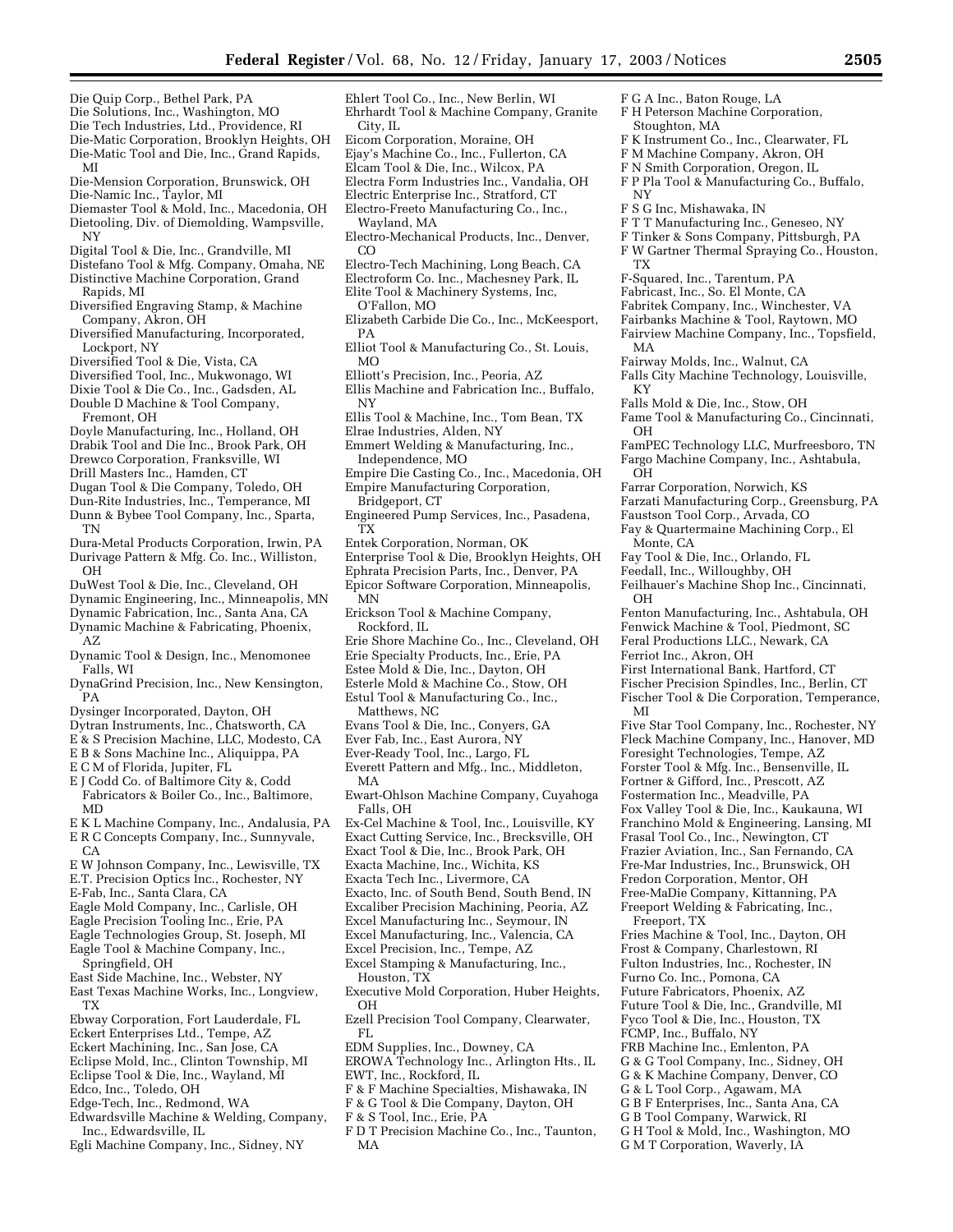Hillcrest Precision Tool Co. Inc., Haverhill,

Hillcrest Tool & Die, Inc., Titusville, PA Hilton Tool & Die Corporation, Rochester, NY

Hittle Machine & Tool Company,

Hobson & Motzer, Inc., Durham, CT Hodon Manufacturing Inc., Willoughby, OH Hoffman Custom Tool & Die, Newport Beach,

Hoffstetter Tool & Die, Clearwater, FL Holland USA, Muskegon, MI

Hoppe Tool, Inc., Chicopee, MA Horizon Industries, Columbia, PA Howard Tool Co. Inc., Bangor, ME

Humboldt Instrument Company, San

Hunt Machine & Manufacturing Co.,

Hyde Special Tools, Saegertown, PA Hydrodyne Division of FPI, Inc., Burbank,

Hytron Manufacturing Company, Inc.,

Ideal Tool Co. Inc., Meadville, PA Imperial Die & Manufacturing Co.,

Imperial Machine & Tool Company,

Imperial Mfg., Santa Fe Springs, CA Imperial Newbould, Meadville, PA Imperial Tool & Manufacturing Co., Inc.,

Indiana Tool & Die Company, Die Sets Inc.,

Industrial Babbitt Bearing, Services, Inc.,

Industrial Custom Automatic Machine

Industrial Grinding, Inc., Dayton, OH Industrial Machine & Tool Co., Inc.,

Industrial Maintenance, & Electrical Corporation, Lavergne, TN

Industrial Machine Company, Oklahoma

Industrial Mold + Machine, Twinsburg, OH Industrial Molds, Inc., Rockford, IL Industrial Precision Products, Inc., Oswego,

Industrial Tool & Machine Co., Cuyahoga

Industrial Tool, Die &, Engineering, Inc.,

Ingersoll Contract Manufacturing, Company,

Injection Mold & Machine Company, Akron,

Inland Tool & Manufacturing Co., Kansas

Innex Industries, Inc., Rochester, NY Integrated Aerospace, Santa Ana, CA

Industrial Tooling Technologies, Inc.,

Hydromat, Inc., St. Louis, MO Hygrade Precision Technologies, Inc.,

Huntington Beach, CA Ideal Grinding Technologies, Inc,

Hollis Line Machine Co., Inc., Hollis, NH Holmes Manufacturing Corporation,

Homeyer Tool and Die Co., Marthasville, MO

Hubbell Machine Company, Inc., Cleveland,

Indianapolis, IN

Cleveland, OH

Leandro, CA

Tallmadge, OH

Plainville, CT

Chatsworth, CA

Strongsville, OH

Wadsworth, OH

Lexington, KY

Indiana, PA

Gonzales, LA

Nashville, TN

City, OK

NY

**OH** 

City, KS

Inline Inc., Phoenix, AZ

Falls, OH

Tucson, AZ

Muskegon, MI

Rockford, IL

(ICAM), Dayton, OH

MA

CA

OH

CA

Grosmann Precision, Ballwin, MO Grover Gundrilling, Inc., Norway, ME

- G R McCormick, Inc., Burbank, CA
- G S Precision, Inc., Brattleboro, VT
- Gadsden Tool, Inc., Gadsden, AL Gales Manufacturing Corporation, Racine, WI
- Gambar Products Company, Inc., Warwick, RI
- Garcia Associates, Arlington, VA
- Gatco, Inc., Plymouth, MI
- Gateway Metals Inc., Crestwood, MO
- Gauer Mold & Machine Company, Tallmadge, OH
- Gaum, Inc., Robbinsville, NJ
- Gear Manufacturing, Inc., Anaheim, CA
- Geiger Manufacturing, Inc., Stockton, CA
- Gene's Gundrilling Inc., Alahambra, CA
- General Aluminium Forgings, Colorado Springs, CO
- General Engineering Company, Toledo, OH
- General Grinding, Inc., Oakland, CA
- General Machine Shop, Inc., Cheverly, MD
- General Machine-Diecron, Inc., Griffin, GA General Tool & Die Company, Inc., Racine,
- WI
- General Tool Company, Cincinnati, OH
- Genesee Manufacturing Company, Inc., Rochester, NY
- Genesee Metal Stampings, Inc., West Henrietta, NY
- Genesee Precision Mfg., Inc., Avon, NY
- Gentec Manufacturing Inc., San Jose, CA
- Geometric Tool & Machine Co., Inc., Piedmont, SC
- George Welsch & Son Company, Cleveland, **OH**
- German Machine, Inc., Rochester, NY
- Germantown Tool & Machine, Works, Inc., Huntingdon Valle, PA
- Gibbs Die Casting Corporation, Henderson, KY
- Gibbs Machine Company, Inc., Greensboro, NC
- Gilbert Machine & Tool Company, Greene, NY
- Gill Tool & Die, Inc., Grand Rapids, MI
- Gillette Machine & Tool Co Inc., Rochester,
- NY Girard Tool & Die/Jackburn Mfg., Inc., Girard, PA
- Gischel Machine Company Inc., Baltimore, MD
- Givmar Precision Machining, Mountain View, CA
- Glaze Tool & Engineering, Inc., New Haven, IN
- Glendale Machine Company, Inc., Solon, OH
- Glendo Corporation, Emporia, KS Glidden Machine & Tool, Inc., North
- Tonawanda, NY
- Global Precision, Inc., Davie, FL
- Global Shop Solutions, The Woodlands, TX
- Godwin—SBO, L.P., Houston, TX
- Golis Machine, Inc., Montrose, PA
- Graham Tech Inc., Cochranton, PA Grand Valley Manufacturing, Company, Titusville, PA
- Graybill's Tool & Die, Inc., Manheim, PA
- Great Lakes E.D.M. Inc., Clinton Twp., MI
- Great Lakes Metal Treating, Inc., Tonawanda, NY
- Great Lakes Tooling Inc., Cleveland, OH
- Great Western Grinding & Eng., Inc.,
- Huntington Beach, CA
- Grind-All Precision Tool Co., Inc., Clinton Township, MI
- Grind-All, Inc., Cleveland, OH
- Grindworks Inc., Glendale, AZ
- Guill Tool & Engineering Co., Inc., West Warwick, RI Gulf South Machine/Drilex Corp., Houston, TX Gurney Precision Machining, Saint Petersburg, FL Gustav's Tool & Die, Inc., Seguin, TX H & H Machine Company, Whittier, CA H & H Machine Shop of Akron, Inc., Akron, OH
- H & H Machined Products, Inc., Erie, PA
- H & K Machine Service Co. Inc., O'Fallon,
- MO
- H & M Machining Inc., Machesney Park, IL
- H & M Precision Machining, Santa Clara, CA
- H & W Machine Company, Broomfield, CO H & W Tool Company, Inc., Dover, NJ
- 
- H B Machine, Inc., Phoenix, AZ
- H Brauning Company, Inc., Manassas, VA H D & K Mold Company, Inc., Hilton, NY
- H H Mercer, Inc., Mesquite, TX
- 
- H R M Machine, Inc., Costa Mesa, CA
- Haberman Machine, Inc., St. Paul, MN Haig Precision Mfg. Corp., Campbell, CA
- 
- Hal-West Technologies, Inc., Kent, WA Hamblen Gage Corporation, Indianapolis, IN
- Hamill Manufacturing Company, Trafford,
- PA Hamilton Mold & Machine, Inc., Cleveland, OH
- Hamilton Tool Company, Inc., Meadville, PA Hammill Manufacturing Company, Toledo,
- OH Hammon Precision Technologies, Hayward, CA
- Hanover Machine Company, Ashland, VA
- Hans Rudolph, Inc., Kansas City, MO
- Hansen Engineering, Harbor City, CA
- Hanson Mold, St. Joseph, MI
- Hardy Machine Inc., Hatfield, PA
- Hardy-Reed Tool & Die Co., Manitou Beach, MI
- Haumiller Engineering Company, Elgin, IL
- Hawkeye Precision, Inc., Gilbert, AZ
- Hawkins Machine Company, Inc., Coventry,
- RI
- Hawkinson Mold Engineering Co., Alhambra, CA
- Hayden Corporation, West Springfield, MA Heatherington Machine Corp., Orlando, FL Heinhold Engineering & Machine, Co., Inc., Salt Lake City, UT
- Heitz Machine & Manufacturing, Co., Maryland Heights, MO
- Hellebusch Tool & Die, Inc., Washington, MO
- Helm Precision, Ltd., Phoenix, AZ
- Henman Engineering & Machine, Muncie, IN
- Hercules Machine Tool & Die, Warren, MI
- Herman Machine, Inc., Tallmadge, OH
- Herrick & Cowell Company, Hamden, CT
- Hetrick Mfg., Inc., Lower Burrell, PA
- Heyden Mold & Bench Company, Tallmadge, OH

Hi Tech Manufacturing, LLC, Greensboro, NC Hi-Tech Machining & Engineering LLC,

Tucson, AZ

Park, IL

- Hi-Tech Tool Industries, Inc., Sterling Heights, MI
- Hiatt Metal Products Company, Muncie, IN Hickory Machine Company, Inc., Newark, NY

Hill Engineering, Inc., A Mestek Co., Villa

High-Tech Industries, Holland, MI Highland Mfg. Inc., Manchester, CT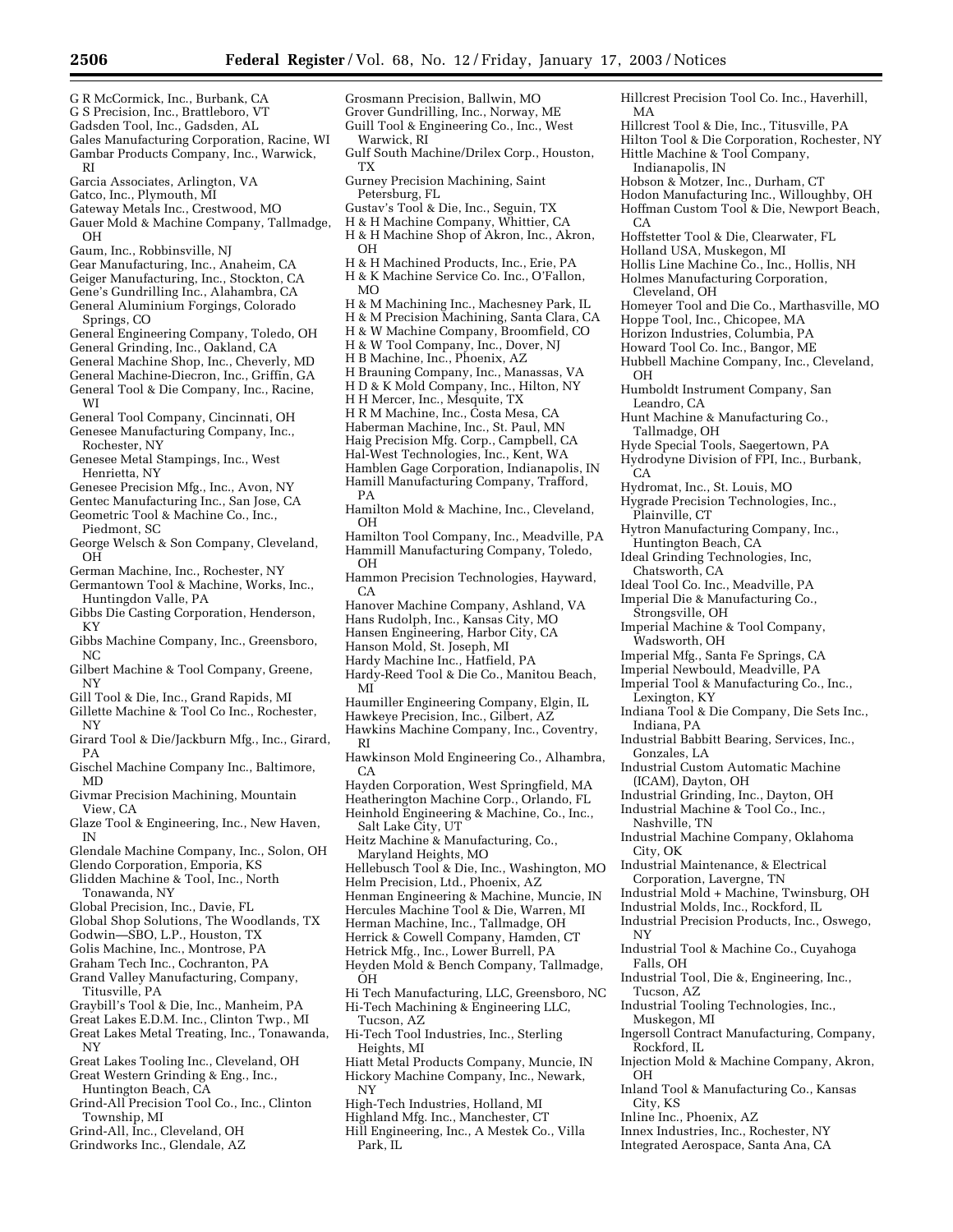L R G Corporation, Jeannette, PA L R W Cutting Tools, Inc., Phoenix, AZ L T L Company, Inc., Rockford, IL L. P. Engineering Co., Carson, CA

Lakeside Manufacturing Company,

Lamb Machine & Tool Company,

Lamina, Inc., Farmington Hills, MI Lampin Corporation, Uxbridge, MA Lancaster Machine Shop, Lancaster, TX Lancaster Metal Products Company,

Lancaster Mold, Inc., Lancaster, PA Land Specialties Manufacturing Co., Inc.,

Laneko Roll Form, Inc., Hatfield, PA Lange Precision, Inc., Fullerton, CA Langenau Manufacturing Company,

Laron Incorporated, Kingman, AZ Las Cruces Machine Manufacturing &, Engineering, Las Cruces, NM Laser Automation, Inc., Chagrin Falls, OH Laser Fabrication & Machine Co., Inc.,

Laser Tool, Inc., Saegertown, PA Latva Machine, Inc., Newport, NH Lavigne Manufacturing, Inc., Cranston, RI Layke Incorporated, Phoenix, AZ

Layke Tool & Manufacturing, Inc., Meadville,

Ledford Engineering Company, Inc., Cedar

Lewis Machine & Tool Co. Inc., Cuba, MO Lewis Machine and Tool Company, Milan, IL Liberty Precision Industries, Ltd., Rochester,

Libra Precision Machining, Tecumseh, MI Ligi Tool & Engineering, Inc., Deerfield

Lilly Software Associates, Inc., Hampton, NH

Linmark Machine Products, Inc., Union, MO Little Rhody Machine Repair, Inc., Coventry,

Littlecrest Machine Shop, Inc., Houston, TX

Lloyd Tool & Manufacturing Corp., Burton,

Loyal Machine Company, Inc., Chelsea, MA Luick Quality Gage & Tool, Inc., Muncie, IN Lunar Tool & Machinery Company, St. Louis,

Lunar Tool & Mold, Inc., North Royalton, OH

Lee's Grinding, Inc., Cleveland, OH Leech Industries, Inc., Meadville, PA Lees Enterprise, Chatsworth, CA Leese & Co., Inc., Greensburg, PA Leggett & Platt, Inc., Whittier, CA Leicester Die & Tool, Inc., Leicester, MA Lenz Technology Inc., Mountain View, CA Leonardi Manufacturing Co., Inc., Weedsport,

Lewis Aviation, Phoenix, AZ

Limmco, Inc., New Albany, IN

Lloyd Company, Houston, TX

Lobart Company, Pacoima, CA Loecy Precision Mfg., Mentor, OH Lordon Engineering, Gardena, CA Loud Engineering and Manufacturing, Inc.,

Lane Enterprise, Rochester, NY Lane Punch Corporation, Salisbury, NC Laneko Engineering Company, Ft.

MA

Stevensville, MI

Indianapolis, IN

Lancaster, OH

Raytown, MO

Washington, PA

Cleveland, OH

Alexandria, AL

 $\tilde{P}A$ 

NY

NY

RI

**MI** 

MO

Ontario, CA

Beach, FL

Rapids, IA

Lake Manufacturing Co., Inc., Newburyport,

- Integrated Fabrication and Machine, Sharpsville, PA
- Integrated Machine Systems, Bethel, CT
- Integrity Mfg. L.L.C., Farmington, CT
- International Stamping Inc., Warwick, RI
- Intrex Corporation, Louisville, CO
- Iverson Industries, Inc., Wyandotte, MI
- IDRAPRINCE, Holland, MI
- ILM Tool, Inc., Hayward, CA
- IMS, Inc., Decatur, AL ISO Machining, Inc., Pleasanton, CA
- ISYS Manufacturing, Inc., Concord, CA
- ITM, Schertz, TX
- J & A Tool Company, Inc., Franklin, PA
- J & F Machine Inc., Cypress, CA
- J & G Machine & Tool Co., Inc., Walworth, NY
- J & J Tool Co., Inc., Louisville, KY
- J & M Machine, Inc., Fairport Harbor, OH
- J & M Unlimited, Ashland City, TN
- J B Tool Die & Engineering, Inc., Fort Wayne, IN
- J B Tool, Inc., Placentia, CA
- J C B Precision Tool & Mold, Inc., Commerce City, CO
- J D Kauffman Machine Shop, Inc., Christiana, PA
- J F Fredericks Tool Company, Inc., Farmington, CT
- J I Machine Company, Inc., San Diego, CA
- J K Tool & Die, Inc., Apollo, PA
- J M Mold South, Easley, SC
- J M Mold, Inc., Piqua, OH
- J M P Industries, Inc., Cleveland, OH
- J M S Mold & Engineering Co., Inc., South Bend, IN
- J S Die & Mold, Inc., Byron Center, MI

J W Harwood Company, Cleveland, OH J.B.A.T. t/a Cherry Hill, Precision, Cherry

Hill, NJ

- Jacksonville Machine Inc., Jacksonville, IL
- Jaco Engineering, Anaheim, CA
- Jaquith Carbide Corporation, Ipswich, MA Jasco Tools Inc., Cutting Tools Division, Rochester, NY
- Jatco Machine & Tool Company, Inc., Pittsburgh, PA
- Jena Tool Corporation, Dayton, OH
- Jenkins Machine, Inc., Bethlehem, PA
- Jennison Corporation, Carnegie, PA
- Jergens Tool and Mold, Englewood, OH
- Jergens, Inc., Cleveland, OH
- Jesse Industries, Inc., Sparks, NV
- Jet Products Co., Inc., Phoenix, AZ
- Jet Products, Inc., East Bridgewater, MA
- Jewett Machine Mfg. Co., Inc., Richmond, VA
- Jig Grinding Service Company, Cleveland, OH
- Jirgens Modern Tool Corporation, Kalamazoo, MI
- JobBOSS Software/Exact, Edina, MN
- Johnson Engineering Company, Indianapolis, IN
- Johnson Precision, Inc., Buffalo, NY
- Johnson Tool, Inc., Fairview, PA
- Joint Production Technology, Inc., Macomb, MI
- Joint Venture Acquisition Co., LLC, Saegertown, PA
- Jonco Tool Company, Racine, WI
- Juell Machine Company, Inc., Pomona, CA
- JBK Manufacturing & Development, Co., Dayton, OH
- J2 Precision CNC, Inc., Phoenix, AZ
- K & E Mfg. Company, Lee's Summit, MO
- K & H Mold & Machine Division, Akron, OH
- K & H Precision Products, Inc., Honeoye Falls, NY K & M Machine-Fabricating, Inc., Cassopolis, MI K & S Tool & Die, Inc., Meadville, PA
- K & S Tool & Mfg. Company, Inc., Jamestown, NC
- K L H Industries, Inc., Germantown, WI
- K M S Machine Works, Inc., Taunton, MA
- K Mold & Engineering, Inc., Granger, IN
- K V, Inc., Huntingdon Valle, PA
- K.C.K. Tool & Die Co., Inc., Ferndale, MI
- K-Form, Inc., Tustin, CA
- Ka-Wood Gear & Machine Company, Madison Heights, MI
- Kahre Brothers, Inc., Evansville, IN
- Kalman Manufacturing, Morgan Hill, CA
- Kansas City Screw Products Inc., Kansas
- City, MO
- Karlee, Garland, TX
- Karsten Precision, Phoenix, AZ
- Kaskaskia Tool & Machine, Inc., New Athens, IL
- Kaufhold Machine Shop, Inc., Lancaster, PA
- Kearflex Engineering Company, Warwick, RI
- Keck-Schmidt Tool & Die, South El Monte,
- $CA$
- Kell-Strom Tool Company, Inc.,
- Wethersfield, CT
- Kellems & Coe Tool Corporation, Jeffersonville, IN
- Keller Technology Corporation, Tonawanda, NY
- Kelley Industries, Inc., Eighty Four, PA
- Kelly & Thome, Pomona, CA
- Kelm Acubar Company, Benton Harbor, MI
- Kem-Mil-Co, Hayward, CA
- Kemco Tool & Machine Company, Kirkwood, MO
- Kenlee Precision Corporation, Baltimore, MD Kennametal Inc., Latrobe, PA
- Kennebec Tool & Die Co., Inc., Augusta, ME
- Kennedy & Bowden Machine Company, La Vergne, TN
- Kennick Mold & Die, Inc., Cleveland, OH
- Kentucky Machine & Tool Company, Louisville, KY
- Kern Special Tools Company, Inc., New Britain, CT
- Keyes Machine Works, Inc., Gates, NY
- Keystone Machine, Inc., Littlestown, PA
- Kimberly Gear & Spline, Inc., Phoenix, AZ

Technology Division, Noblesville, IN Klein Steel Service, Inc., Rochester, NY Knight Industries Precision Machining, Inc.,

King Machine & Engineering Co., Inc., Indianapolis, IN

Knowlton Manufacturing Company,

Kovacs Machine & Tool Company, Inc.,

Kuhn Tool & Die Co., Meadville, PA Kurt J. Lesker Company, Clairton, PA L & L Machine, Inc., Ludlow, MA L & L Tool & Die, Gardena, CA L & P Machine, Inc., Santa Clara, CA L A I Southwest, Inc., Phoenix, AZ L H Carbide Corporation, Fort Wayne, IN L P I Corporation, Hollywood, FL

Krause Tool, Inc., A–Z Corp. Div. of Krause

King Systems Corporation, Plastics

Corona, CA

Norwood, OH Knust—S B O, Houston, TX Kordenbrock Tool & Die Company,

Cincinnati, OH

Wallingford, CT

Tool, Golden, CO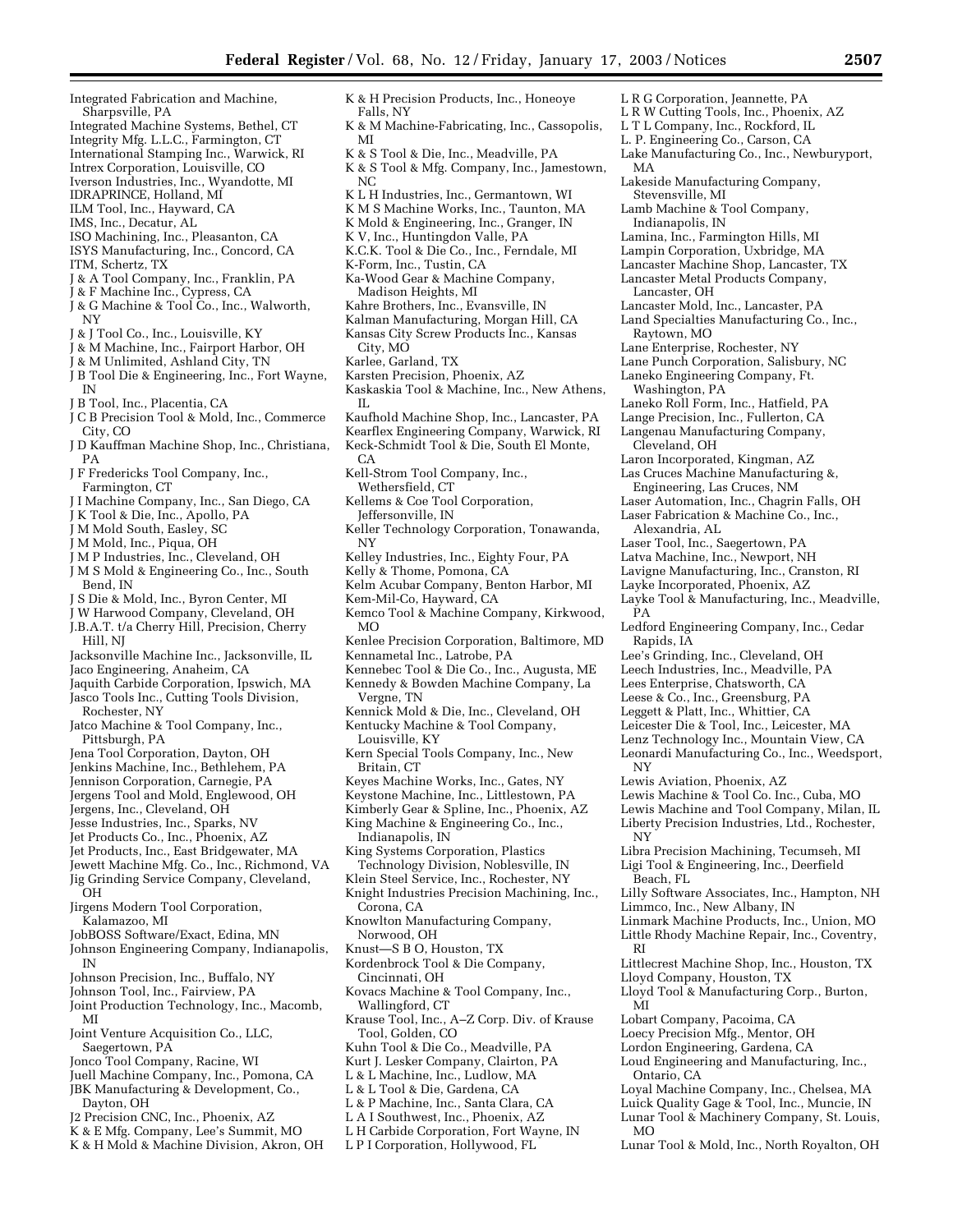Mid-State Manufacturing, Inc., Milldale, CT Mid-States Forging Die & Tool, Co., Inc.,

Midland Precision Machining, Inc., Tempe,

Midwest Tool & Engineering Co., Dayton, OH Mikron Machine, Inc., Cranesville, PA Milco Wire EDM, Inc., & Milco Waterjet,

Rockford, IL

Wayne, IN

Midway Mfg. Inc., Elyria, OH Midwest Tool & Die Corporation, Fort

Huntington Beach, CA Millat Industries Corp., Dayton, OH Miller Equipment Corporation, Richmond,

Milwaukee, WI

Hayward, CA

Miller Mold Company, Saginaw, MI Milrose Industries, Cleveland, OH Milwaukee Precision Corporation,

Minco Tool & Mold Inc., Dayton, OH Mission Tool & Manufacturing Co., Inc.,

Modern Industries Inc., Phoenix, AZ Modern Machine Company, San Jose, CA Modern Machine Company, Bay City, MI Modern Technologies Corp., Xenia, OH Mold Threads Inc., Branford, CT Moldcraft, Inc., Depew, NY Moldesign, Inc., Knoxville, TN

Monks Manufacturing Co., Inc., Wilmington,

Monroe Tool & Die Co., Rochester, NY Monsees Tool & Die, Inc., Rochester, NY Montgomery Machine Company, Houston,

Moon Tool & Die Inc., Conneaut Lake, PA Moore Gear Mfg. Co., Inc., Hermann, MO Moore Quality Tooling, Inc., Dayton, OH Moore's Ideal Products, Covina, CA Morlin Incorporated, Erie, PA

Morris Machine Co., Inc., Indianapolis, IN Morton & Company, Inc., Wilmington, MA Moseys' Production Machinists Inc.,

Mueller Machine & Tool Company, Berkeley,

Mutual Precision, Inc., West Springfield, MA Mutual Tool & Die, Inc., Dayton, OH Myers Industries, Akro-Mils Division, Akron,

Myers Precision Grinding Company Inc.,

Warrensville Hts, OH Myles Tool Co., Inc., Sanborn, NY MCD Plastics & Manufacturing Inc., Piqua,

MCTD, Inc., Michigan City, IN MKR Fabricators, Saginaw, MI MPC Industries, Inc., Irvine, CA MRC Technologies, Buffalo, NY N C Dynamics, Inc., Long Beach, CA N E T & Die Company, Inc., Fulton, NY

Mound Laser and Photonics Center,

Mountain States Automation, Inc.,

Muller Tool Inc., Cheektowaga, NY Multi-Tool, Inc., Saegertown, PA

Mitchell Machine, Inc., Springfield, MA Mitchum Schaefer, Inc., Indianapolis, IN Mittler Brothers Machine & Tool, Division-Mittler Corporation, Foristell, MO Mod Tech Industries, Inc., Shawano, WI Model Machine Company, Inc., Baltimore,

Milwaukee Punch Corporation, Greendale,

AZ

VA

WI

MD

MA

TX

Anaheim, CA

Miamisburg, OH

Englewood, CO

MO

 $\overline{O}$ H

OH

- Lunquist Manufacturing Corp., Rockford, IL Lux Manufacturing, Inc., Sunnyvale, CA Lynn Welding Co. Inc., Newington, CT
- Lyons Tool & Die Company, Meriden, CT LOMA Automation Technologies, Inc.,

Louisville, KY

- M & D Loe Manufacturing, Inc., Benicia, CA M & H Engineering Company, Inc., Danvers, MA
- M & H Tool & Die, Inc., Gadsden, AL
- M & J Grinding & Tool Co., Holland, OH
- M & J Valve Services, Inc., Lafayette, LA
- M C Mold & Machine, Inc., Tallmadge, OH
- M D F Tool Corporation, North Royalton, OH
- M F Engineering Co. Inc., Bristol, RI
- M H S Automation, Round Lake Beach, IL
- M P E Machine Tool Inc., Corry, PA
- M P Technologies, Inc., Brecksville, OH
- M S Willett, Inc., Cockeysville, MD
- M. R. Mold & Engineering Corp., Brea, CA
- M-Ron Corporation, Glendale, AZ
- M-Tron Manufacturing Company, Inc., San Fernando, CA
- Mac Machine and Metal Works, Inc, Connersville, IN
- Mac-Mold Base, Inc., Romeo, MI
- Machine Incorporated, Stoughton, MA
- Machine Specialties, Inc., Greensboro, NC
- 
- Machine Tooling, Inc., Cleveland, OH
- Machine Works, Inc., Phoenix, AZ
- Machinist Cooperative, Gilroy, CA
- MacKay Manufacturing, Spokane, WA Maddox Metal Works, Inc., Dallas, TX
- Magdic Precision Tooling, Inc., East
- McKeesport, PA
- Maghielse Tool Corporation, Grand Rapids, MI
- Magna Machine & Tool Company, New Castle, IN
- Magnum Manufacturing Center, Inc., Colorado Springs, CO
- Magnus Precision Manufacturing, Inc., Phelps, NY
- Mahuta Tool Corp., Germantown, WI
- Main Tool & Mfg. Co., Inc., Minneapolis, MN
- Maine Machine Products, South Paris, ME
- Mainline Machine, Inc., Broussard, LA
- Majer Precision Engineering, Inc., Tempe, AZ Major Tool & Machine, Inc., Indianapolis, IN Makino, Mason, OH
- Malmberg Engineering, Inc., Livermore, CA Manda Machine Company, Inc., Dallas, TX

Manetek, Inc., Broussard, LA

- Manheim Special Machine Shop, Manheim, PA
- Mann Tool Company, Inc., Pacific, MO
- Manufacturing Machine Corp., Pawtucket, RI Manufacturing Service Corp., West Hartford, CT
- Marberry Machine, Inc., Houston, TX
- Marco Manufacturing Company, Akron, OH

Mardon Tool & Die Company, Inc.,

- Rochester, NY
- Marini Tool & Die Company, Inc., Racine, WI Marion Tool and Die, Inc., Terre Haute, IN
- Maris Systems Design, Inc., Spencerport, NY
- Markham Machine Co. Inc., Akron, OH
- Marlin Tool, Inc., Cuyahoga Falls, OH
- Marox Corporation, Holyoke, MA
- Marquette Tool & Die Company, St. Louis, MO
- Marshall Manufacturing Company, Minneapolis, MN
- Martinelli Machine, San Leandro, CA
- Masco Machine, Inc., Cleveland, OH
- Massachusetts Machine Works Inc., Westwood, MA
- Master Cutting & Engineering, Inc., Santa Fe Springs, CA
- Master Industries Inc., Piqua, OH
- Master Research & Manufacturing, Inc., Norwalk, CA
- Master Tool & Mold, Inc., Grafton, WI
- Mastercraft Mold, Inc., Phoenix, AZ
- Mastercraft Tool & Machine Co., Inc.,
- Southington, CT
- Mastercraft Tool Co., St. Louis, MO
- Matthews Gauge, Inc., Santa Ana, CA
- Maudlin & Son Manufacturing Co., Inc.,
- Kemah, TX May Technology & Mfg., Inc., Kansas City,
- MO
- May Tool & Die, Inc., North Royalton, OH MaTech Machining Technologies, Inc., Hebron, MD
- McAfee Tool & Die, Inc., Uniontown, OH McCurdy Tool & Machine Inc., Caledonia, IL McGill Manufacturing Company, Flint, MI McKee Carbide Tool Division, Olanta, PA
- McKenzie Automation Systems, Inc.,
- Rochester, NY
- McNeal Enterprises, Inc., San Jose, CA
- McNeil Industries, Inc., Willoughby, OH McNeill Manufacturing Company, Oakland,
- $CA$
- McSwain Manufacturing Corp., Cincinnati, OH
- Meadville Plating Company, Inc., Meadville, PA
- Meadville Tool Grinding, Meadville, PA Mechanical Drive Components, Inc.,
- Chicopee, MA
- Mechanical Manufacturing Corp., Sunrise, FL Mechanical Metal Finishing Co., Gardena,  $CA$
- Mechanized Enterprises, Inc., Anaheim, CA Medved Tool & Die Company, Elm Grove, WI Menegay Machine & Tool Company, Canton, OH
- Mercer Machine Company, Inc., Indianapolis, IN
- Merit Gage, Inc., St. Louis Park, MN
- Merritt Tool Company, Inc., Kilgore, TX
- Metal Form Engineering, Redlands, CA
- Metal Processors Inc., Stevensville, MI
- Metal-Tek Machining Inc., Phoenix, AZ
- 
- Metalcraft, Inc., Tempe, AZ Metallon, Inc., Thomaston, CT
- Metalsa—Perfek, Novi, MI
- 

Metco Manufacturing Company, Inc., Warrington, PA

Metplas, Inc., Natrona Heights, PA

PA

Bristol, CT

Minneapolis, MN

- Metric Machining, Monrovia, CA
- Metro Manufacturing, Inc., Phoenix, AZ
- Metz Tool & Die Works, Rockford, IL Miami Tool & Die, Inc., Huntington, IN
- Micro Facture LLC, Mountville, PA
- Micro Instrument Corporation, Boulder City, NV

Micro Punch & Die Company, Rockford, IL Micro Surface Engineering, Inc., Bal-tec Division, Los Angeles, CA

Micro Tool & Manufacturing, Inc., Meadville,

Mid-Central Manufacturing, Inc., Wichita, KS Mid-Conn Precision Manufacturing LLC,

Micro Manufacturing, Caledonia, MI Micro Matic Tool, Inc., Youngstown, OH Micro Precision Company, Houston, TX

Micro-Tronics, Inc., Tempe, AZ

Mid-Continent Engineering, Inc.,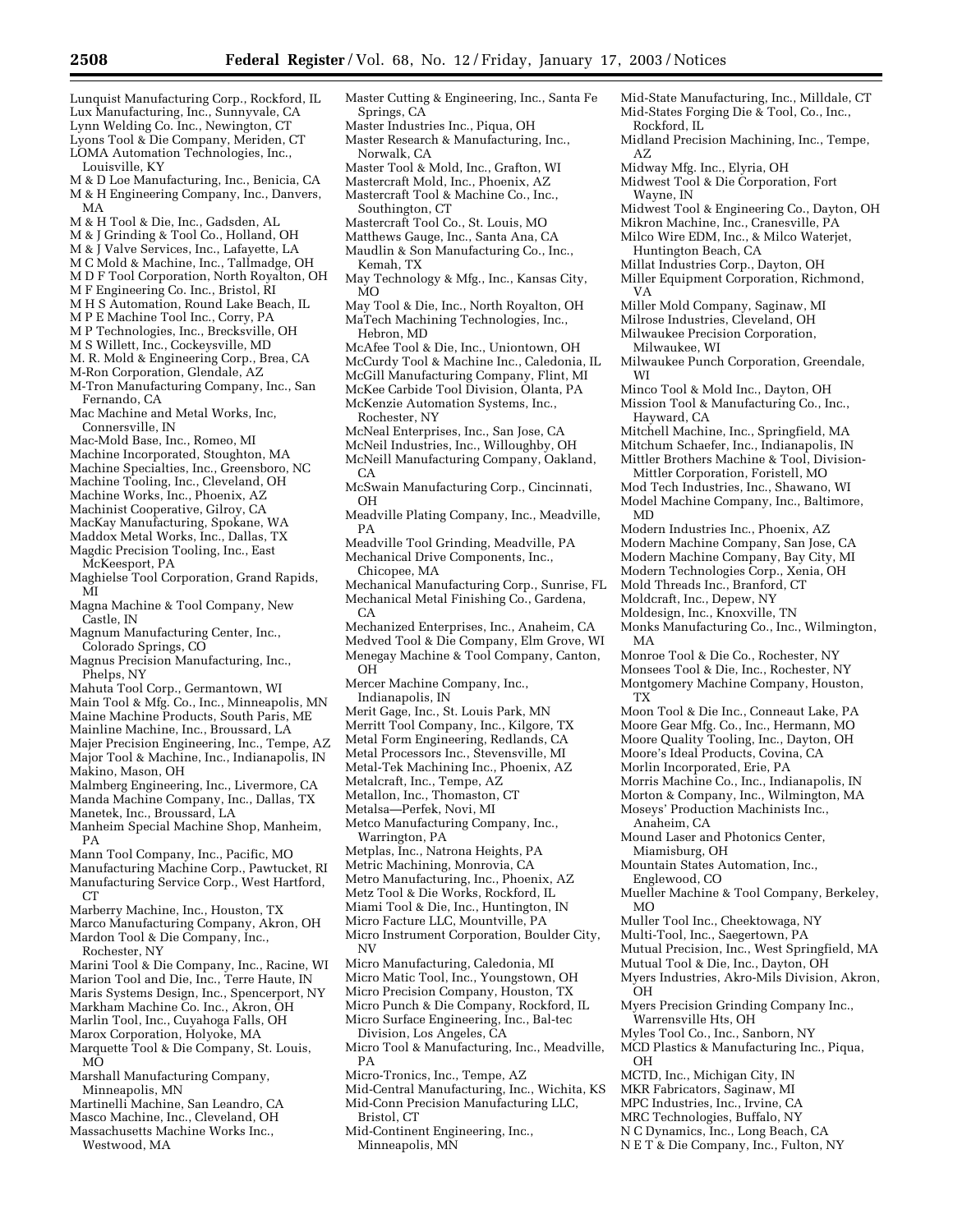- Nashville Machine Company, Inc., Nashville, TN
- National Carbide Die, McKeesport, PA
- National Jet Company, Inc., LaVale, MD
- National Tool & Machine Co. Inc., East St. Louis, IL

Nationwide Precision Products, Corp., Rochester, NY

- Nelson Bros. & Strom Co., Inc., Racine, WI
- Nelson Engineering, Garden Grove, CA
- Nelson Grinding, Inc., Fullerton, CA
- Nelson Precision Drilling Co., Glastonbury, CT<sub>1</sub>
- Nerjan Development Company, Stamford, CT
- Neutronics, Inc., Phoenix, AZ
- New Century Fabricators, Inc., New Iberia, LA
- New England Die Co., Inc., Waterbury, CT New England Precision Grinding, Inc.,
- Holliston, MA
- New Standard Corporation, York, PA Newman Machine Company, Inc., Greensboro, NC
- Niagara Punch & Die Corporation, Buffalo, NY

Nifty Bar, Inc., Penfield, NY

Niles Machine & Tool Works, Inc.,

- Livermore, CA
- Nixon Tool Co., Inc., Richmond, IN
- Noble Tool Corporation, Dayton, OH
- Norbert Industries, Inc., Sterling Heights, MI
- Nordon Tool & Mold, Inc., Rochester, NY
- Noremac Manufacturing Corp., Westboro, MA
- Norman Noble, Inc., Cleveland, OH
- North Canton Tool Company, Inc., Canton,
- OH North Central Tool & Die, Inc., Houston, TX North Coast Tool & Mold Corp., Cleveland,
- OH North Easton Machine Co., Inc., North
- Easton, MA
- Northeast E D M, Newburyport, MA
- Northeast Manufacturing Co., Inc., Stoneham, MA
- Northeast Tool & Manufacturing, Co., Indian Trail, NC
- Northern Machine Tool Company, Muskegon, MI
- Northern Tool & Gage, Inc., North Royalton, OH
- Northwest Machine Works, Inc., Grand Junction, CO
- Northwest Tool & Die Company, Inc., Grand Rapids, MI
- Northwest Tool & Die, Inc., Meadville, PA
- Northwood Industries, Inc., Perrysburg, OH
- Norwood Tool Company, Dayton, OH
- Now-Tech Industries Inc., Lackawanna, NY Nu-Tech Industries, Grandview, MO
- Nu-Tool Industries, Inc., North Royalton, OH
- Numeric Machine, Fremont, CA
- Numeric Machining Co., Inc., West Springfield, MA
- Numerical Concepts, Inc., Terre Haute, IN
- Numerical Precision, Inc., Wheeling, IL
- Numerical Productions, Inc., Indianapolis, IN
- Numet Machine, Stratford, CT
- NuTec Tooling Systems, Inc., Meadville, PA
- O & S Machine Company, Inc., Latrobe, PA
- O–A, Inc., Agawam, MA
- O E M Industries, Inc., Dallas, TX
- O E M, Inc., Corvallis, OR
- O–D Tool & Cutter Inc., Mansfield, MA
- O'Keefe Ceramics, Woodland Park, CO
- Oakley Die & Mold Company, Inc., Mason, OH
- Obars Machine & Tool Company, Toledo, OH Oberg Industries Inc., Freeport, PA Oconee Machine & Tool Company, Inc., Westminster, SC Oconnor Engineering Laboratories, Costa Mesa, CA Ohio Gasket & Shim Company, Akron, OH Ohio Transitional Machine & Tool, Inc., Toledo, OH Oilfield Die Manufacturing Co., Lafayette, LA Omax Corporation, Kent, WA Omega One, Inc., Maple Heights, OH Omega Tool, Inc., Menomonee Falls, WI Omni Machine Works, Inc., Covington, GA Omni Tool, Inc., Winston Salem, NC Optimized EDM, Santa Clara, CA Osborn Products, Inc., Phoenix, AZ Overland Bolling, Dallas, TX Overton & Sons Tool & Die Co. Inc., Mooresville, IN Overton Corporation, Willoughby, OH P & A Tool & Die, Inc., Rochester, NY P & N Machine Company, Inc., Houston, TX P & P Mold & Die, Inc., Tallmadge, OH P & R Industries, Inc., Rochester, NY P I A Group, Inc., Cincinnati, OH P. Tool & Die Company, Inc., N. Chili, NY P–K Tool & Manufacturing Company, Chicago, IL Pacific Bearing Company, Rockford, IL Pacific Tool & Die, Inc., Brunswick, OH Pahl Tool Services, Cleveland, OH Palma Tool & Die Company, Inc., Lancaster, NY Palmer Machine Company Inc., Conway, NH Palmer Manufacturing Company, Malden, MA Pankl Aerospace Systems, Cerritos, CA Parallax, Inc., Largo, FL Paramount Machine & Tool Corp., Fairfield, NJ Parker Plastics Corporation, Pittsburgh, PA Parr-Green Mold and Machine Co., North Canton, OH Parris Tool & Die Company, Goodlettsville, TN Parrish Machine, Inc., South Bend, IN Pasco Tool & Die, Inc., Meadville, PA Patco Machine & Fab, Inc., Houston, TX Path Technologies, Inc., Mentor, OH Patkus Machine Company, Rockford, IL Patriot Machine, Inc., St. Charles, MO Patten Tool & Engineering, Inc., Kittery, ME Paul E. Seymour Tool & Die Co., North East, PA Peerless Precision, Inc., Westfield, MA Pegasus/Triumph Manufacturing, Inc., East Berlin, CT Peko Precision Products, Rochester, NY Pell Engineering & Manufacturing, Inc., Pelham, NH Penco Precision, Fontana, CA Pendarvis Manufacturing, Anaheim, CA Pendleton Tool Company, Inc., Erie, PA Peninsula Screw Machine Products, Inc., Belmont, CA Penn State Tool & Die Corp., North Huntingdon, PA Penn United Tech, Inc., Saxonburg, PA Pennoyer-Dodge Company, Glendale, CA Pennsylvania Crusher, Cuyahoga Falls, OH Pennsylvania Tool & Gages, Inc., Meadville, PA MA AZ MI CA MN OH IN OH CA NY
- Pequot Tool & Mfg., Inc., Pequot Lakes, MN Perfection Tool & Mold Corp., Dayton, OH Perfecto Tool & Engineering Co., Anderson, IN
- Perfekta, Inc., Wichita, KS Performance Grinding & Manufacturing, Inc., Tempe, AZ Performance Machining Inc., Irwin, PA Perry Tool & Research Inc., Hayward, CA Petersen Precision Engineering, LLC, Redwood City, CA Peterson Jig & Fixture, Inc., Rockford, MI Phil-Coin Machine & Tool Co., Inc., Hudson, Philips Machining Company, Inc., Coopersville, MI Phoenix Grinding, Div. of Cal-Disc Grinding Co., Phoenix, AZ Phoenix Metallics, Phoenix, AZ Phoenix Tool & Gage, Inc., Phoenix, AZ Piece-Maker Company, Troy, MI Pinnacle Manufacturing Co., Inc., Chandler, Pinnacle Precision Co., Glassport, PA Pioneer Industries, Seattle, WA Pioneer Precision Grinding, Inc., West Springfield, MA Pioneer Tool & Die Company, Akron, OH Pioneer Tool & Die, Inc., Meadville, PA Piper Plastics, Inc., Chandler, AZ Pitt-Tex, Latrobe, PA Plano Machine & Instrument Inc., Gainesville, TX Plastic Mold Technology Inc., Grand Rapids, Plastipak Packaging, Inc., Package Development Plant 67, Medina, OH Pleasanton Tool and Manufacturing, Inc., Pleasanton, CA Plesh Industries, Inc., Buffalo, NY Pol-Tek Industries, Ltd., Cheektowaga, NY Polytec Products Corporation, Menlo Park, Ponderosa Industries, Inc., Denver, CO Popp Machine & Tool, Inc., Louisville, KY Port City Machine & Tool Company, Muskegon Heights, MI Portage Knife Company, Inc., Mogadore, OH Post Products, Inc., Kent, OH Powers Bros. Machine, Inc., Montebello, CA Powill Manufacturing & Engineering, Inc., Phoenix, AZ Practical Machine Company, Barberton, OH Precise Products Corporation, Minneapolis, Precision Aircraft Components, Inc., Dayton, Precision Aircraft Machining, Co., Inc. dba PAMCO, Sun Valley, CA Precision Automation Co., Inc., Clarksville, Precision Balancing & Analyzing Co., Mentor, Precision Boring Company, Detroit, MI Precision Components Group, Inc., Fremont, Precision Die & Stamping Inc., Tempe, AZ Precision Engineering & Mfg. Co., PEMCO, Haymarket, VA Precision Engineering, Inc., Uxbridge, MA Precision Gage & Tool Company, Dayton, OH Precision Gage, Inc., Tempe, AZ Precision Grinding & Mfg. Corp., Rochester,
- 
- Precision Grinding Inc., Phoenix, AZ
- Precision Grinding, Inc., Birmingham, AL

Precision Identity Corporation, Campbell, CA Precision Machine & Instrument, Co.,

- Houston, TX
- Precision Machine & Tool Co., Longview, TX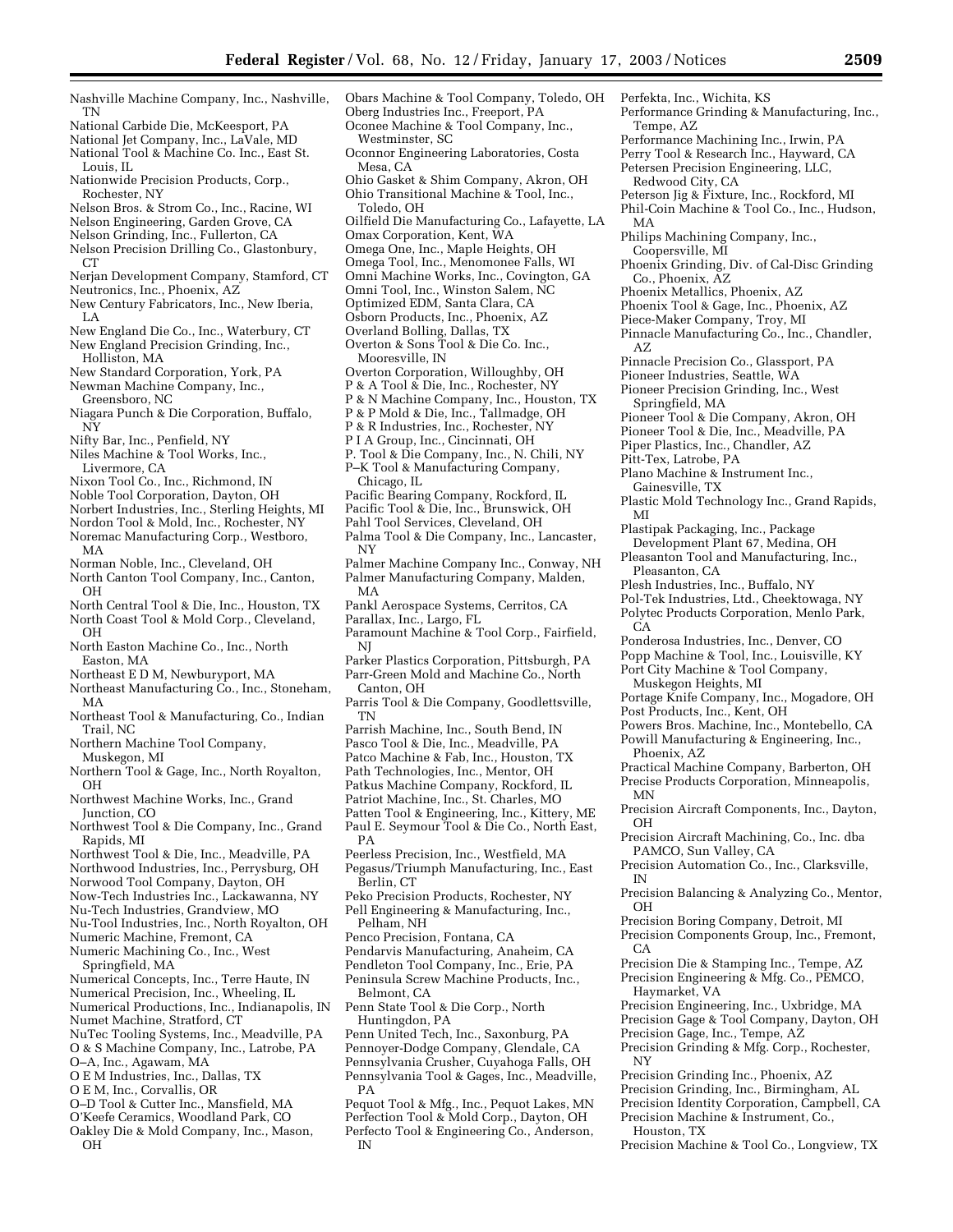Republic Industries, Louisville, KY Republic-Lagun, Carson, CA Research Tool Inc., East Haven, CT Reuther Mold & Manufacturing Co., Attn: Accounts Payable, Cuyahoga Falls, OH Reynolds Manufacturing Co., Inc., Rock

Rheaco Inc., Grand Prairie, TX

Rhode Island Centerless, Inc., Johnston, RI Rich Tool & Die Company, Scarborough, ME Richard Manufacturing Company, Inc.,

Richard Tool & Die Corporation, New

Richsal Corporation, Elyria, OH Rick Sanford Machine Company, San

Richard's Grinding, Inc., Cleveland, OH Richards Machine Tool Company, Inc.,

Rickman Machine Company, Wichita, KS Rid-Lom Precision Tool Corp., Rochester, NY Ridge Machine & Welding Company,

Riggins Engineering, Inc., Van Nuys, CA Right Tool & Die, Inc., Toledo, OH Rite-Way Industries Inc., Louisville, KY Riverview Machine Company, Inc., Holyoke,

Riviera Tool Company, Grand Rapids, MI Robert C. Reetz Company, Inc., Pawtucket, RI Robert C. Weisheit Co., Franklin Park, IL Roberts Tool & Die Company, Chillicothe,

Roberts Tool Company, Inc., Chatsworth, CA Robrad Tool & Engineering, Mesa, AZ Rochester Automated Systems, Inc.,

Rochester Gear, Inc., Rochester, NY Rochester Manufacturing, Wellington, OH Rochester Precision Machine, Inc., Rochester,

Rockburl Industries Inc., Rochester, NY Rockford Process Control, Inc., Rockford, IL Rockford Tool & Manufacturing Co.,

Rockford Toolcraft, Inc., Rockford, IL Rockhill Machining Industries Inc.,

Rockstedt Tool & Die, Brunswick, OH Rocon Manufacturing Corporation,

Rozal Industries, Inc., Farmingdale, NY Ruoff & Sons, Inc., Runnemede, NJ Ryan Industries Inc., York, PA

RTS Wright Industries, Nashville, TN RTS Wright Industries, LLC, Gilbert, AZ S & B Tool & Die Co., Inc., Lancaster, PA

S & R Tool Inc., Lakeville, NY S C Manufacturing, Akron, OH S G S Tool Company, Munroe Falls, OH S L P Machine, Inc., Ham Lake, MN S. C. Machine, Chatsworth, CA

RRR Development Co., Inc., North Canton,

Sabre Machining Center, Inc., Dayton, OH

Rogers Enterprises, Rochester, NY

Island, IL

Milford, CT

Hudson, MI

Lancaster, NY

Leandro, CA

Toronto, OH

MA

MO

MN

KY

OH

Rochester, NY

Rockford, IL

Barberton, OH

Rochester, NY

Roll Kraft, Mentor, OH Romold Inc., Rochester, NY Ron Grob Company, Loveland, CO Ronart Industries, Inc., Detroit, MI Ronlen Industries, Inc., Brunswick, OH Rons Racing Products, Inc., Tucson, AZ Royalton Manufacturing, Inc., Cleveland, OH Royster's Machine Shop, LLC, Henderson,

- Precision Machine Company, Lancaster, PA Precision Machine Rebuilding, Inc., Rogers, MN
- Precision Machine Works, Aiken, SC
- Precision Manufacturing, Technologies, Inc., Grand Junction, CO
- Precision Metal Crafters, Ltd., Greensburg, PA
- Precision Metal Fabrication, Dayton, OH
- Precision Metal Tooling, Inc., Oakland, CA
- Precision Mold & Engineering, Inc., Warren, MI
- Precision Mold Base Corporation, Tempe, AZ
- Precision Mold Welding, Inc., Little Rock, AR
- Precision Products Inc., Greenwood, IN
- Precision Resource, California Division, Huntington Beach, CA Precision Resource Tool & Machine,
- Division, Shelton, CT
- Precision Resources, Hawthorne, CA
- Precision Specialists, Inc., West Berlin, NJ
- Precision Specialties, San Jose, CA
- Precision Stamping & Tool, Inc., Irvine, CA
- Precision Stamping, Inc., Farmers Branch, TX Precision Technology, Inc., Chandler, AZ
- Precision Tool & Mold, Inc., Clearwater, FL
- Precision Tool Work, Inc., New Iberia, LA
- Precision Wire EDM Service Inc., Grand Rapids, MI
- Preferred Tool Company, Inc., Seymour, IN
- Prescott Aerospace, Inc., Prescott Valley, AZ
- Pressco Products, Kent, WA
- Prestige Mold Incorporated, Rancho Cucamonga, CA
- Price Products, Inc., Escondido, CA
- Pride, dba Pride Industries, Brooklyn Park, MN
- Prima Die Castings, Inc., Clearwater, FL
- Prime-Co Tool Inc., East Rochester, NY
- Primeway Tool & Engineering Co., Div. of
- Cleary Developments, Inc., Madison Heights, MI
- Pro-Mold, Inc., Rochester, NY
- Pro-Tech Machine, Inc., Burton, MI
- Process Equipment Company, Tipp City, OH

Product Engineering Company, Columbus, IN Production Machining & Mfg., Dallas, TX

- Production Saw Works, Inc., North
- Hollywood, CA
- Production Tool & Mfg. Co., Portland, OR Producto Machine Company, Bridgeport, CT Professional Instruments Co., Inc., Hopkins,
- MN Professional Machine & Tool Co., Gallatin,
- TN
- Proficient Machining Co., Inc., Mentor, OH
- Profile Grinding, Inc., Cleveland, OH
- Proformance Manufacturing, Inc., Corona, CA Progressive Concepts Machining, Pleasanton,  $CA$
- Progressive Machine & Design, LLC, Victor, NY
- Progressive Metallizing &, Machine Company, Inc., Akron, OH
- Progressive Tool & Die, Inc., Meadville, PA
- Progressive Tool & Die, Inc., Gardena, CA
- Progressive Tool Company, Waterloo, IA
- Promax Tool Co., Rancho Cordova, CA
- Prompt Machine Products, Inc., Chatsworth,  $CA$
- Proper Cutter, Inc., Guys Mills, PA
- Proper Mold & Engineering, Inc., Center Line, MI
- Proto-Design, Inc., Redmond, WA
- Protonics Engineering Corp., Cerritos, CA ProMold, Inc., Cuyahoga Falls, OH
- Puehler Tool Company, Valley View, OH
- Pullbrite, Inc., Fremont, CA PDQ Machine, Inc., Machesney Park, IL
- PMR, Inc., Avon, OH
- PQ Enterprise, L.L.C., Grand Rapids, MI
- PR Machine Works, Inc., Mansfield, OH
- Quality Centerless Grinding Corp.,
- Middlefield, CT
- Quality Grinding and Machine, Rainbow City, AL
- Quality Machine Engineering, Inc., Santa Rosa, CA
- Quality Machining Technology, Inc., Oakdale, CA
- Quality Machining, Inc., Waunakee, WI
- Quality Mold & Engineering, QME Inc., Baroda, MI
- Quality Tool & Die Inc., Meadville, PA
- Quality Tool Company, Toledo, OH
- Quick-Way Stampings, Euless, TX
- R & D Machine Shop, Dallas, TX
- R & D Specialty/Manco, Phoenix, AZ
- R & D Tool & Engineering, Lee's Summit, MO
- R & G Precision Tool Inc., Thomaston, CT
- R & H Manufacturing Inc., Edwardsville, PA
- R & J Tool, Inc., Brookville, OH
- R & M Machine Tool, Freeland, MI
- R & M Manufacturing Company, Niles, MI R & M Mold Manufacturing Co., Inc.,
- Bloomsbury, NJ
- R & S EDM, Inc., W. Springfield, MA
- R & S Redco, Inc., Rockland, MA
- R D C Machine, Inc., Santa Clara, CA
- R Davis EDM, Anaheim, CA
- R E F Machine Company, Inc., Middlefield, CT
- R F Cook Manufacturing Co., Stow, OH
- R G F Machining Technologies, Canon City, CO
- R J S Corporation, Akron, OH
- R M I, Van Nuys, CA
- R S Precision Industries, Inc., Farmingdale, NY
- R T R Slotting & Machine Inc., Cuyahoga Falls, OH
- R. W. Machine, Inc., Houston, TX
- R. W. Smith Company, Inc., Dallas, TX
- Rainbow Tool & Machine Co., Inc., Gadsden, AL.
- Raloid Corporation, Reisterstown, MD Ralph Stockton Valve Products, Inc.,
- Houston, TX
- Ram Tool, Inc., Grafton, WI

Englewood, CO

OH

MN

- Rapid-Line Inc., Grand Rapids, MI
- Rapidac Machine Corporation, Rochester, NY

Reber Machine & Tool Company, Muncie, IN Reed Instrument Company, Houston, TX Reese Machine Company, Inc., Ashtabula,

Reg-Ellen Machine Tool Corp., Rockford, IL Reichert Stamping Company, Toledo, OH Reitz Tool, Inc., Cochranton, PA Reko International Sales, Inc., Troy, MI Reliable EDM, Inc., Houston, TX Remarc Manufacturing Inc., Hayward, CA Remmele Engineering, Inc., New Brighton,

Reny & Company Inc., El Monte, CA Repairtech International, Inc., Van Nuys, CA

Ratnik Industries, Inc., Victor, NY

Realco Diversified, Inc., Meadville, PA Reardon Machine Co., Inc., St. Joseph, MO Reata Engineering & Machine, Works, Inc.,

- Rawlings Engineering, Macon, GA
- Re-Del Engineering, Campbell, CA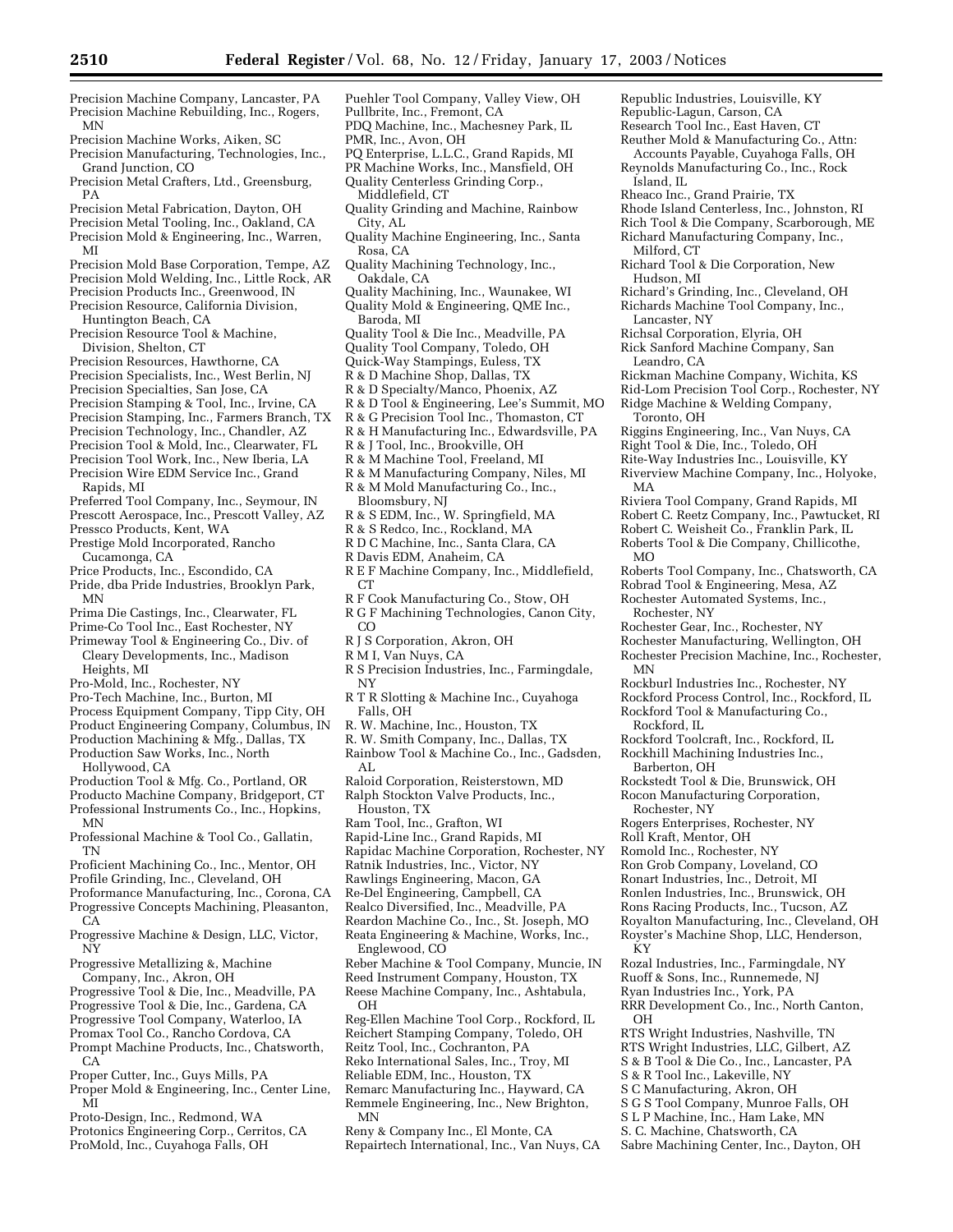- Saeilo Manufacturing Industries, Blauvelt, NY Sage Machine & Fabricating, Houston, TX Sagehill Engineering, Inc., Menlo Park, CA Saliba Industries, Inc., Lake Forest, IL Sanders Tool & Mould Company, Hendersonville, TN Sandor Tool & Manufacturing Co., Lawrence, MA Satran Technical Enterprises, Mayer, AZ Sattler Machine Products, Inc., Sharon Center, OH Sawing Services Co., Chatsworth, CA Sawtech, Lawrence, MA Schaffer Grinding Company, Inc., Montebello, CA Scheu & Kniss, The Elizabeth Companies, Louisville, KY Schill Corp., Toledo, OH Schmald Tool & Die Inc., Burton, MI Schmiede Corporation, Tullahoma, TN Schuetz Tool & Die, Inc., Hiawatha, KS Schulze Tool Company, Independence, MO Schwab Machine, Inc., Sandusky, OH Schwartz Industries, Inc., Warren, MI Seaway Industrial Products, Inc., Erie, PA Sebewaing, MI Select Tool & Die—Tool Div., Dayton, OH Select Tool & Eng., Inc., Elkhart, IN Select Tool and Die, Toledo, OH SelfLube, Coopersville, MI Selzer Tool & Die, Inc., Elyria, OH Sematool Mold & Die Co., Santa Clara, CA Norwalk, CA Service Tool & Die, Inc., Henderson, KY Setters Tools, Inc., Piedmont, SC Shear Tool, Inc., Saginaw, MI Sheets Tool & Manufacturing, Inc., Sherer Manufacturing Incorporated, Sherman Tool & Gage, Erie, PA Shookus Special Tools, Inc., Raymond, NH Sibley Machine & Foundry Corp., South Signal Machine Company, New Holland, PA Silicon Valley Mfg., Fremont, CA Sipco Molding Technologies, Meadville, PA Sirois Tool Co. Inc., Berlin, CT Six Sigma, Louisville, KY Lakeland Blvd., Euclid, OH Hartford, CT Skulsky, Inc., Gardena, CA Snyder Systems, Benicia, CA Village, CA Bend, IN Feasterville, PA TN Tampa, FL KY  $CA$ PA  $CT$ AZ OH
- Skyline Manufacturing Corp., Nashville, TN
- Skylon Mold & Machining, Sugar Grove, PA Smith-Renaud, Inc., Cheshire, CT
- Smith's Machine, Cottondale, AL
- Smithfield Manufacturing, Inc., Clarksville, TN
- Solar Tool & Die, Inc., Kansas City, MO Sonic Machine & Tool, Inc., Tempe, AZ Sonoma Precision Mfg. Co., Santa Rosa, CA Sonora Precision Molds, Inc., Mi Wuk South Bend Form Tool Company, South South Eastern Machining, Inc., Pelzer, SC Southampton Manufacturing, Inc., Southeastern Technology, Inc., Murfreesboro, Southern Manufacturing Technologies Inc., Southwest Mold, Inc., Tempe, AZ Space City Machine & Tool Co., Houston, TX Spalding & Day Tool & Die Co., Louisville, Spark Technologies, Inc., Schenley, PA Superior Die Set Corporation, Oak Creek, WI Superior Die Tool Machine Co., Columbus, OH Superior Gear Box Company, Stockton, MO Superior Jig, Inc., Anaheim, CA Superior Mold Company, Ontario, CA Superior Thread Rolling Company Inc, Arleta, CA Superior Tool & Die Company, Bensalem, PA Superior Tool & Die Company, Inc., Elkhart, IN Superior Tool, Inc., Willow Street, PA Supreme Tool and Die Company, Fenton, MO Surface Manufacturing, Auburn, CA Swiss Wire E D M, Costa Mesa, CA Swissco, Inc., Bell Gardens, CA Synergis Technologies Group, Grand Rapids, MI Syst-A-Matic Tool & Design, Meadville, PA Systems 3, Inc., Tempe, AZ STADCO, Los Angeles, CA STM Manufacturing, Holland, MI T & S Industrial Machining Corp., Woburn, MA T J Tool and Mold, Guys Mills, PA T M Machine & Tool, Inc., Toledo, OH T M S Inc., Technical Machining Services, Inc., Lincoln, RI T R Jones Machine Company, Inc., Crystal Lake, IL T. J. Karg Company, Inc., Akron, OH T–K & Associates, Inc., La Porte, IN T–M Manufacturing Corporation, Sunnyvale, CA Talbar, Inc., Meadville, PA Talent Tool & Die, Inc., Berea, OH Tana Corporation, Toledo, OH Tanner Oil Tools Inc., Houston, TX Target Precision, Meadville, PA Taurus Tool & Engineering, Inc., Muncie, IN Team Tooling and Design, Incorporated, Shawnee, OK Tech Industries, Inc., Cleveland, OH Tech Manufacturing Company, Wright City,  $MO$ Tech Mold, Inc., Tempe, AZ Tech Tool & Mold, Inc., Meadville, PA Tech-Etch, Inc., Plymouth, MA Tech-Machine, Inc., Colorado Springs, CO Techmetals, Inc., Dayton, OH Techni-Cast Corporation, South Gate, CA Techni-Products, Inc., East Longmeadow, MA Technics 2000 Inc., Olathe, KS Tedco, Inc., Cranston, RI Tell Tool, Inc., Westfield, MA OH Tennessee Tool Corporation, Charlotte, TN Terrell Manufacturing Inc., Strongsville, OH Testand Corporation, Pawtucket, RI Tetco, Inc., Plainville, CT Marlboro, MD
	-
- Technodic, Inc., Providence, RI
- Tecno Troqueles Industries, Laredo, TX
- TecoMetrix, LLC, Tempe, AZ
- Teke Machine Corp., Rochester, NY
- 
- Tenk Machine & Tool Company, Cleveland,
- Tennessee Metal Works, Inc., Nashville, TN
- 
- 
- Teter Tool & Die, Inc., La Porte, IN
- Thaler Machine Company, Dayton, OH
- The Baughman Group, Louisville, KY
- The Bechdon Company, Inc., Upper
- The Foster Group, Rochester, NY
- The Goforth Corp., dba The Machine Shop, Fremont, CA
- Spartak Products Inc., Houston, TX Specialty Machine & Hydraulics,
- Pleasantville, PA
- Speed Precision Machining, Phoenix, AZ
- Spenco Machine & Manufacturing, Temecula,
- Spex Precision Machine Technologies, Rochester, NY
- Spike Industries, North Lima, OH
- Spiral Grinding Company, Culver City, CA
- Springfield Manufacturing, LLC, Clover, SC

Springfield Tool & Die, Inc., Greenville, SC

- Spun Metals, Inc., A Deakins Co., Brazil, IN
- Standard Die Supply of Indiana, Inc.,

Indianapolis, IN

- Standard Jig Boring Service, Inc., Akron, OH
- Standard Machine Inc., Cleveland, OH
- Standard Welding & Steel, Products, Inc., Medina, OH
- Stanek Tool Corporation, New Berlin, WI Stanley Machining & Tool Corp.,
- Carpentersville, IL
- Star Precision Products, Mentor, OH
- Star Tool & Die, Inc., Elkhart, IN
- Starn Tool & Manufacturing Co., Meadville,
- State Industrial Products, Inc., Phoenix, AZ Stauble Machine & Tool Company,
- Louisville, KY Stelted Manufacturing, Inc., Tempe, AZ Sterling Engineering Corporation, Winsted,
- Sterling Tool Company, Racine, WI Stevens Manufacturing Co., Inc., Milford, CT
- Stewart Manufacturing Company, Phoenix, Stillion Industries, Ann Arbor, MI
- Stillwater Technologies, Inc., Troy, OH
- Stonewall Jackson Mold Inc., Annville, KY

Stoney Crest Regrind Service, Inc., Bridgeport, MI

- Streamline Tooling Systems, Muskegon, MI Strobel Machine, Inc., Worthington, PA Stuart Tool & Die, Falconer, NY Studwell Engineering, Inc., Sun Valley, CA
- Subsea Ventures Inc., Houston, TX Suburban Manufacturing Company, Eastlake,
- Summit Machine Company, Scottdale, PA Summit Precision, Inc., Phoenix, AZ Sun EDM Inc., Gilbert, AZ Sunbelt Plastics, Inc., Frisco, TX Sunrise Tool & Die, Inc., Henderson, KY Sunset Tool Inc., Saint Joseph, MI Super Finishers II, Phoenix, AZ
- Superbolt, Inc., Carnegie, PA
- 
- 
- 
- Schmitt Machine, Inc., Ventura, CA
- Schneider & Marquard, Inc., Newton, NJ
- 
- 
- 
- 
- 
- Scientiam Machine Co., Harbor City, CA
- Sebewaing Tool & Engineering Co.,
- 
- Select Manufacturing Company, Rainbow City, AL
- 
- 
- 
- 
- 
- 
- Serrano Industries Inc., Santa Fe Springs, CA Service Manufacturing and, Engineering,
- 
- 
- Sharon Center Mold & Die, Sharon Center, OH
- Shaw Industries, Inc., Franklin, PA
- 
- 
- Saegertown, PA
- Shelby Engineering Company, Inc., Indianapolis, IN
- Clearwater, FL
- 
- 
- ShopTech Industrial Software Corp.,
- Cincinnati, OH
- Bend, IN
- 
- 
- 
- 
- Ski-Way Machine Products Company, 24460
- 
- Skillcraft Machine Tool Company, West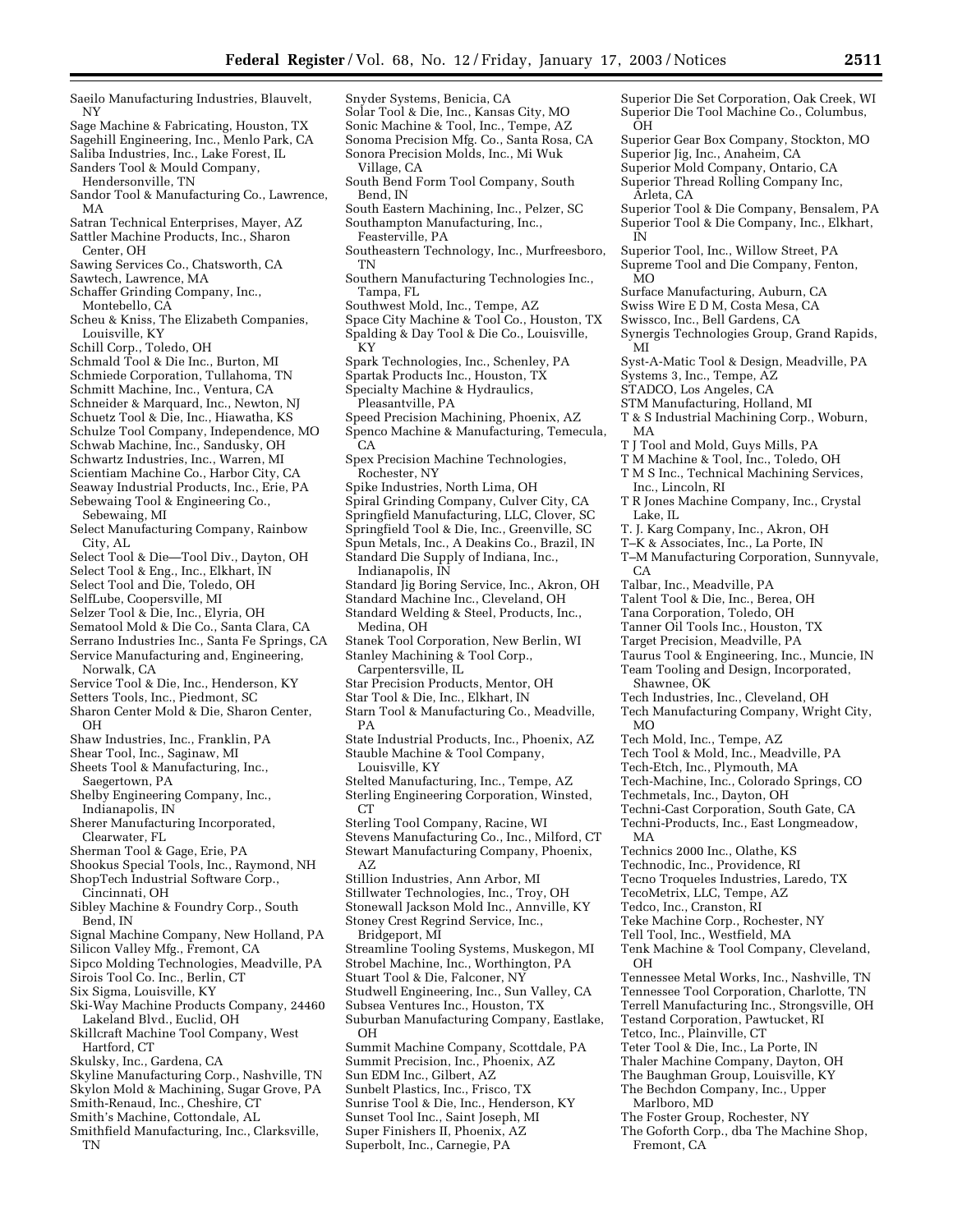- The Metalworking Group, Inc., Cincinnati, OH
- The POM Group, Inc., Auburn Hills, MI
- The Ryan Group, Franklin, NJ
- The Sullivan Corporation, Hartland, WI The Timken Company, Specialty Tooling & Rebuilding, Canton, OH
- The Will-Burt Company, Orrville, OH
- Therm, Inc., Ithaca, NY
- Thiel Tool & Engineering Co.,Inc., St. Louis,
- MO Thomas Machine Works, Inc., Newburyport,
- MA Thornhurst Manufacturing, Inc., Zephyrhills,
- FL Three-Way Pattern, Inc., Wichita, KS
- ThyssenKrupp Budd Company, Shelbyville, KY
- Tipco Punch, Inc., Hamilton, OH
- Tipp Machine & Tool, Inc., Tipp City, OH
- Titan, Inc., Sturtevant, WI
- Toledo Blank, Inc., Toledo, OH
- Toledo Molding & Die, Toledo, OH
- Tolerance Masters, Inc., Circle Pines, MN
- Tomak Precision, Lebanon, OH
- Tomco Tool & Die, Inc., Belding, MI
- TomKen Tool & Engineering, Inc., Muncie, IN
- Tool Gauge & Machine Works, Inc., Tacoma, WA
- Tool Mate Corporation, Cincinnati, OH
- Tool Specialties Company, Hazelwood, MO
- Tool Specialty Company, Los Angeles, CA
- Tool Tech Corporation, San Jose, CA
- Tool Tech, Inc., Springfield, OH
- Tool-Matic Company, Inc., City Of
- Commerce, CA Toolcomp Tooling & Components Co.,
- Toledo, OH
- Toolcraft of Phoenix, Inc., Glendale, AZ
- Toolcraft Products, Inc., Dayton, OH
- Toolex, Inc., Houston, TX
- Tools Renewal Company, Birmingham, AL Tools, Inc., Sussex, WI
- Top Tool & Die, Inc., Cleveland, OH
- Toth Industries, Inc., Toledo, OH
- Toth Technologies, Pennsauken, NJ
- Tower Tool & Engineering, Inc., Machesney Park, IL
- Trace-A-Matic Corporation, Brookfield, WI Tracer Tool & Die Company Inc., Grand Rapids, MI
- Trademark Die & Engineering, Belmont, MI
- Tram Tek Inc., Phoenix, AZ
- Transmatic Manufacturing, Mesa, AZ
- Treblig, Inc., Greenville, SC
- Trec Industries, Inc., Brooklyn Heights, OH
- Tree City Mold & Machine Co., Inc., Kent, OH
- Treffers Precision, Inc., Phoenix, AZ
- Tresco Tool, Inc., Guys Mills, PA
- Tri Craft, Inc., Middleberg Heigh, OH
- Tri-City Machine Products, Inc., Peoria, IL
- Tri-City Tool & Die, Inc., Bay City, MI
- Tri-Core Mold & Die, Machesney Park, IL
- Tri-M-Mold, Inc., Stevensville, MI
- Triad Plastic Technologies, Reno, NV
- Triangle Tool Company, Erie, PA
- Tribond Industries, Inc., Phoenix, AZ
- Tricon Machine LLC, Rochester, NY
- Tridecs Corporation, Hayward, CA
- Trident Precision Manufacturing, Webster, NY
- Trimac Manufacturing, Inc., Santa Clara, CA Trimble Navigation Ltd. Engineering &
- Construction Division, Huber Heights, OH

Trimetric Specialties, Inc., Newark, CA Trimline Tool, Inc., Grandville, MI Trinity Tools, Inc., North Tonawanda, NY Van Engineering, R Vandewalle, Inc.,

Vanderveer Industrial Plastics, Inc.,

Vaughn Manufacturing Company, Inc.,

Venango Machine Products, Inc., Reno, PA

Viking Tool & Engineering, Whitehall, MI Viking Tool & Gage, Inc., Conneaut Lake, PA Vistek Precision Machine Company, Ivyland,

Vitron Manufacturing, Inc., Phoenix, AZ Vitullo & Associates, Inc., Warren, MI Vobeda Machine & Tool Company, Racine,

Vulcan Tool Corporation, Dayton, OH W & H Stampings & Fineblanking, Inc,

W D & J Machine & Engineering Inc.,

W. C. Kirby & Son, Inc., Noblesville, IN W.A.C. Consulting/Coss Systems Inc.,

Wagner Engineering, Inc., Gilbert, AZ Wagner Engraving Co., Kirkwood, MO Waiteco Machine, Inc., Devens, MA Waltco Engineering, Inc., Gardena, CA Walter Tool & Mfg. Inc., Elgin, IL Warmelin Precision Products, Hawthorne,

W W G, Inc., Indianapolis, IN

W G Strohwig Tool & Die, Inc., Richfield, WI

Waukesha Tool & Stamping Inc., Sussex, WI Wayne Manufacturing, Inc., Boulder, CO Weco Metal Products, Ontario, NY Wemco Precision Tool, Inc., Meadville, PA Wentworth Company, Glastonbury, CT Werkema Machine Company, Inc., Grand

Wes Products, Madison Heights, MI West Hartford Tool & Die Company,

West Pharmaceutical Services, Erie, PA West Valley Milling, Inc., Chatsworth, CA West Valley Precision Inc., San Jose, CA Western Air Products, Tucson, AZ Western Mass. MechTech, Inc., Ware, MA Western Tap Manufacturing Co., Inc., Buena

Westfield Manufacturing Corp., Westfield, IN Westfield Tool & Die, Inc., Westfield, MA Westlake Tool & Die Mfg., Avon, OH Westool Corporation, Temperance, MI White Machine, Inc., North Royalton, OH Whitehead Tool & Design, Inc., Guys Mills,

Wiegel Tool Works, Inc., Wood Dale, IL Wiesen EDM, Inc., Belding, MI

Wilkinson Mfg., Inc., Santa Clara, CA Willer Tool Corporation, Jackson, WI William Sopko & Sons Co., Inc., Cleveland,

Wightman Engineering Services, Inc., Santa

Wilco Die Tool Machine Company, Maryland

Versa Tool & Die Machining, and Engineering

Vanpro, Inc., Cambridge, MN Varco Systems, Orange, CA

Versacut Ind. Inc., Morenci, MI

Vico Louisville, Louisville, KY

Van Os Machine Works, Inc., St. Louis, MO Van Reenen Tool & Die Inc., Rochester, NY Van-Am Tool & Engineering, Inc., St. Joseph,

Cincinnati, OH

Placentia, CA

Nashville, TN

Inc., Beloit, WI

Hauppauge, NY

Fullerton, CA

Northboro, MA

MO

PA

WI

CA

Rapids, MI

Park, CA

PA

OH

Clara, CA

Heights, MO

Newington, CT

- Trio Manufacturing, Inc., Kent, WA
- Trio Tool & Die, Inc., Hawthorne, CA Triple-T Cutting Tools Inc., West Berlin, NJ
- Triplett Machine, Inc., Phelps, NY
- Trojan Mfg. Co. Inc., Piqua, OH
- Trotwood Corporation, Trotwood, OH
- Tru Form Manufacturing Corp., Rochester, NY
- Tru Tool, Inc., Sturtevant, WI
- Tru-Cut, Inc., Sebring, OH
- True Cut EDM Inc., Garland, TX
- True-Tech Corporation, Fremont, CA
- Trust Technologies, Willoughby, OH
- Trutron Corporation, Troy, MI
- Tschida Engineering, Inc., Napa, CA
- Tucker Engineering Inc., Peabody, MA
- Turn-Tech, Inc., Pinehurst, TX
- Twin City Plating Company, Minneapolis,
- MN
- Two-M Precision Co., Inc., Willoughby, OH TAE Corporation, d/b/a T & E Manufacturing, Kent, WA
- 
- TCI Precision Metals, Gardena, CA
- TMI Industries, Inc., Temperance, MI
- TMK Manufacturing Inc., Santa Clara, CA TMX Engineering & Manufacturing, Santa
- Ana, CA
- U F E Incorporated, Stillwater, MN
- U M C, Inc., Hamel, MN
- U S Machine & Tool, Inc., Murfreesboro, TN
- Ugm, Inc., Salida, CA
- Ultra Precision, Inc., Freeport, PA
- Ultra Stamping & Assembly, Inc., Rockford, IL
- Ultra Tool & Manufacturing, Inc., Menomonee Falls, WI
- Ultra-Tech, Inc., Kansas City, KS
- Ultramation, Inc., Waco, TX
- Ultron, Long Beach, CA

OH

IL

IN

OH

PA

- Unique Machine Company,
- Montgomeryville, PA
- Unique Tool & Manufacturing, Randleman, N<sub>C</sub>
- Unitech, Inc., Kansas City, MO
- United Centerless Grinding, East Hartford, CT

United States Fittings, Inc., Warrensville Hgt,

United Tool & Engineering Co., South Beloit,

United Tool & Engineering, Inc., Mishawaka,

Universal Custom Process, Inc., Streetsboro,

Universal Precision Products Inc., Akron, OH

UAB Manufacturing Co., Inc., Southampton,

V & M Tool Company, Inc., Perkasie, PA V & S Die & Mold, Inc., Lakewood, OH V A Machine & Tools, Inc., Broussard, LA V Ash Machine Company, Cleveland, OH

V.A.W. of America, Inc., Phoenix, AZ Valley Machine Works, Inc., Phoenix, AZ Valley Tool & Die, Inc., North Royalton, OH

United Machine Co., Inc., Wichita, KS United Plastics Group, Anaheim, CA United Stars Aerospace, Inc., Kent, WA

Universal Brixius, Milwaukee, WI

Upland Fab, Inc., Ontario, CA

USAeroteam, Dayton, OH

V I Mfg., Inc., Webster, NY V R C, Inc., Berea, OH

Valv-Trol Company, Stow, OH